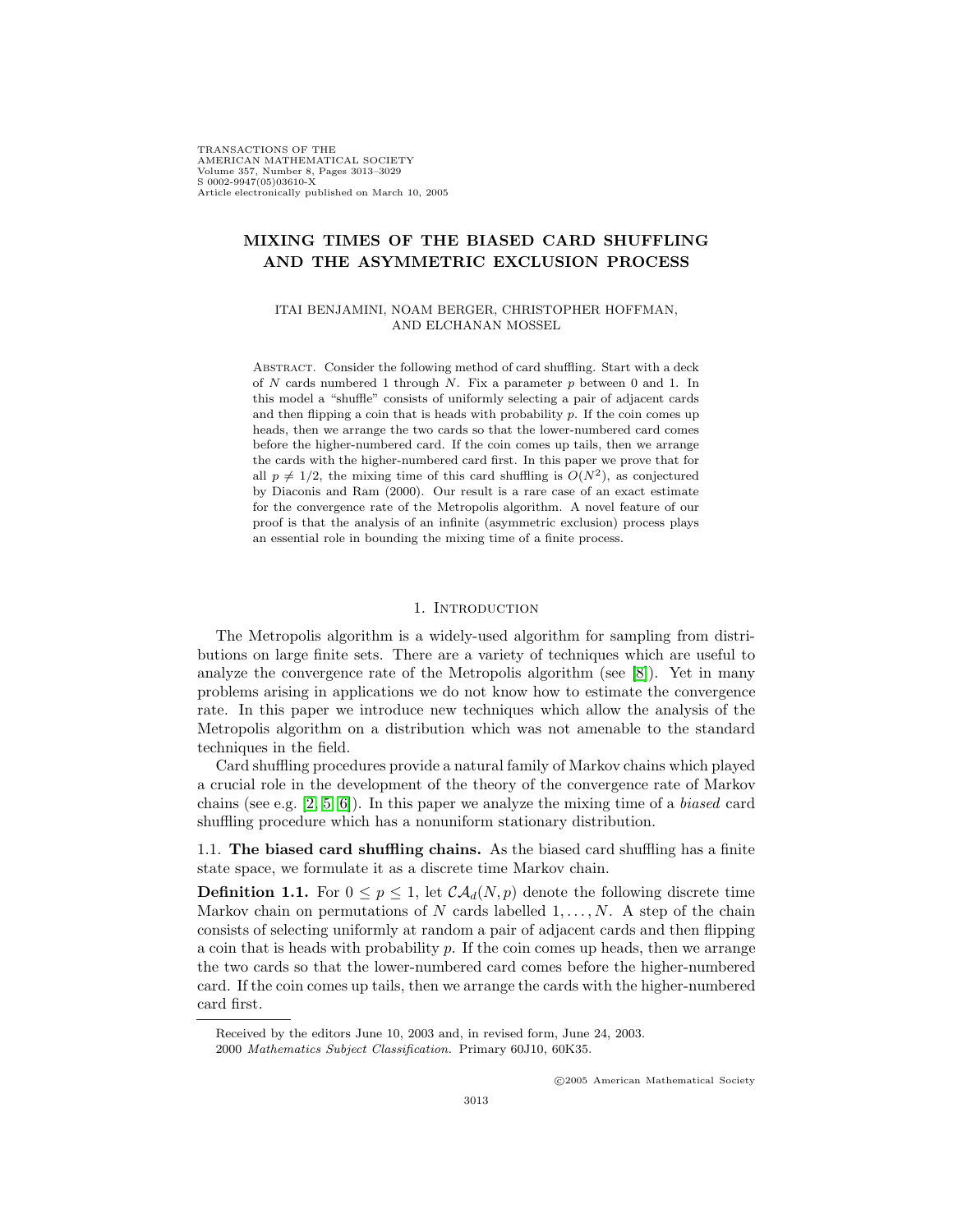Note that if  $p = 1/2$ , then the stationary distribution for  $\mathcal{CA}_d(N, p)$  is the uniform distribution on  $S_N$  (the set of all permutations on N elements), but if  $p \neq 1/2$ , then the stationary distribution is not uniform.

A novel feature of our results is that the heart of the proof of the mixing result for the finite card shuffling model involves the analysis of infinite processes on Z. Since infinite processes are naturally defined in continuous time, we use a continuous time version of the biased card shuffling model.

**Definition 1.2.** For  $0 \le p \le 1$ , let  $CA(N, p)$  denote the following continuous time Markov chain on permutations of N cards labelled  $1, \ldots, N$ . Each pair of adjacent cards  $i, i+1$  is picked with rate 1 independently. Then we toss a coin which is heads with probability  $p$ . If the coin comes up heads, then we arrange the two cards so that the lower-numbered card comes before the higher-numbered card. If the coin comes up tails, then we arrange the cards with the higher-numbered card first.

Diaconis and Ram [\[7\]](#page-16-3) were interested in the following slightly different chain:

**Definition 1.3.** For  $0.5 \leq p \leq 1$ , let  $q = 1 - p$  and let  $\theta = q/p$ . The **Metropolis biased card shuffling** is the following discrete time Markov chain on permutations of N cards labelled  $1, \ldots, N$ . A step of the chain starts with selecting uniformly at random a pair of adjacent cards. If the two cards are arranged in a decreasing order, then we switch them. If they are arranged in an increasing order, then with probability  $\theta$  we switch them and with probability  $1 - \theta$  we do nothing.

1.2. **Main results.** The **total-variation** distance between measures  $\mu$  and  $\nu$  on a finite space  $X$  is

$$
\|\mu - \nu\|_{TV} = \frac{1}{2} \sum_{x \in X} |\mu(x) - \nu(x)| = \sup_{A \subset X} |\mu(A) - \nu(A)|.
$$

Now we define the mixing time of a Markov chain  $\sigma$  on a finite state space X. For any  $x \in X$  let  $x_t$  be the distribution on X at time t under the action of  $\sigma$ . The **mixing time** of the Markov chain is defined by

$$
\tau_1 = \inf \{ t \colon \sup_{x, x' \in X} \|x_t - x'_t\|_{TV} \le e^{-1} \}.
$$

Our main result is

<span id="page-1-1"></span>**Theorem 1.4.** For all  $p \neq 1/2$  there exists a constant  $K = K(p)$  such that the *mixing time of the discrete time biased card shuffling on* N *cards is at most* KN<sup>2</sup>*.*

**Corollary 1.5.** For all  $p > 1/2$  there exists a constant  $K = K(p)$  such that the *mixing time of the Metropolis biased card shuffling on* N *cards is at most* KN<sup>2</sup>*.*

*Proof.* The discrete time card shuffling is a slow down of the Metropolis card shuffling. More precisely, consider the following process on  $S_N$ : At every time, with probability  $1 - p$  we do nothing, and with probability p we do a step of the Metropolis biased card shuffling. This process is the discrete time card shuffling.  $\square$ 

This verifies a conjecture of Diaconis and Ram [\[7\]](#page-16-3). A lower bound for the mixing time of the form  $N^2$  is easy and well known.

<span id="page-1-0"></span>As the only difference between the discrete time card shuffling and the continuous time card shuffling is that the continuous time process is " $N-1$  times faster", the following result is equivalent.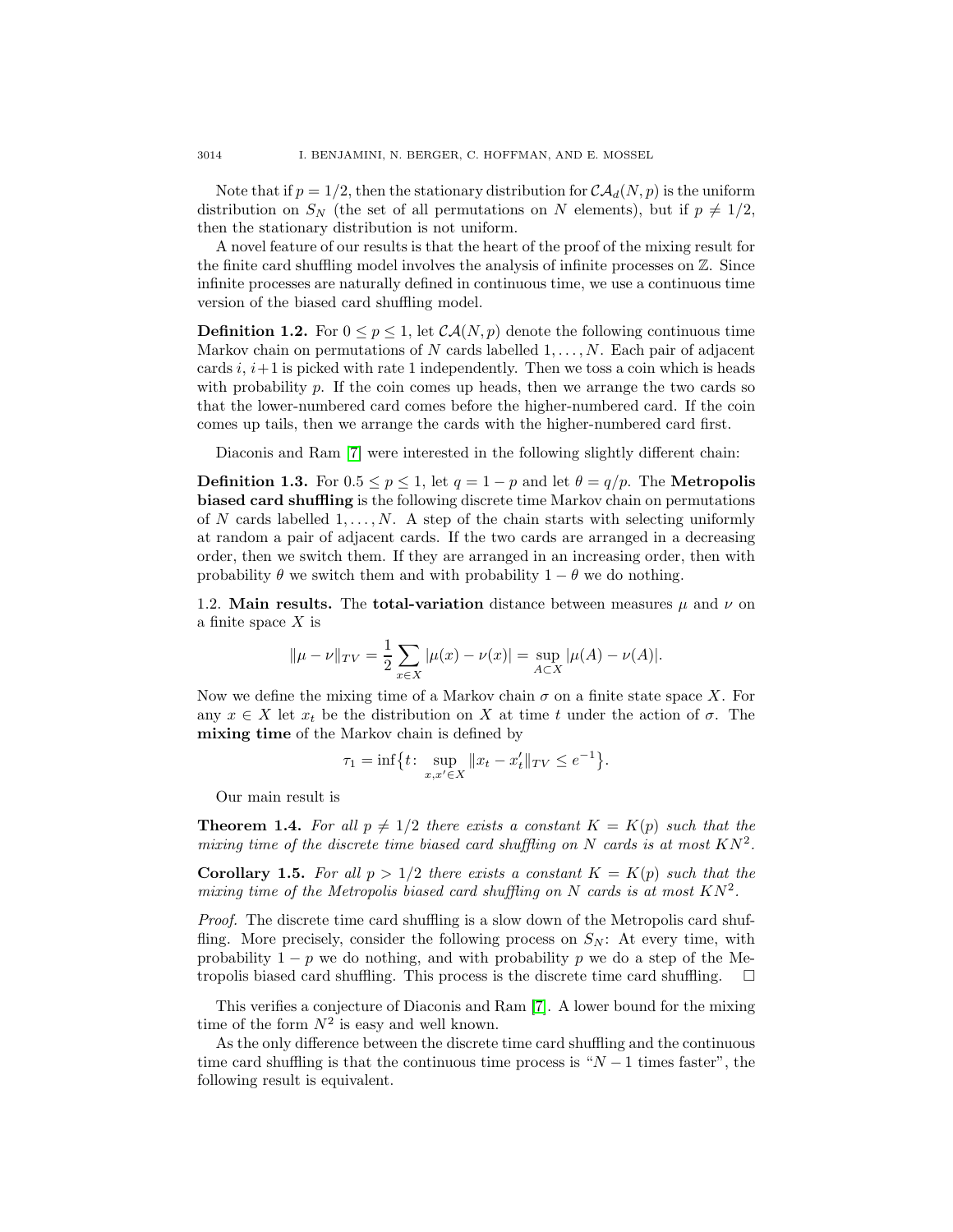**Theorem 1.6.** For all  $p \neq 1/2$  there exists a constant  $K = K(p)$  such that the *mixing time of the continuous time biased card shuffling on* N *cards is at most* KN*.*

As our proofs are all done with continuous time processes, we will prove Theorem [1.6](#page-1-0) and derive Theorem [1.4](#page-1-1) as a corollary.

1.3. **Motivations and related results.** When running the Metropolis algorithm for sampling from distributions on large finite sets, it is important that the algorithm converges rapidly. Various techniques were developed in order to bound the convergence rate of the Metropolis algorithm in different situations (see Subsection [1.5\)](#page-4-0), yet in many cases none of these methods apply. Such an example is the biased card shuffling chain (see Subsection [1.5\)](#page-4-0) which we analyze in a novel way in this paper.

Our result also suggests an interesting comparison between the "systematic scan" and the "random scan" heuristics in sampling (see e.g. [\[10\]](#page-16-4) or [\[7\]](#page-16-3)). In [\[7\]](#page-16-3) Diaconis and Ram studied a different version of biased card shuffling. In their model the selection of the pair of adjacent cards was not random, but done in a prescribed deterministic manner ("systematic scan"). Their discrete time model, like ours ("random scan"), has a mixing time of  $O(N^2)$  for  $p \neq 1/2$ . Our result may be interpreted as saying that the "systematic scan" does not give an improvement over the "random scan".

In [\[9\]](#page-16-5) the authors introduce a model of computation where each comparison operation has probability  $p > 1/2$  of returning the true result and probability  $1-p$  of returning a false result independently of other comparisons. The chain  $CA_d(N, 1-p)$  ( $CA_d(N, p)$ ) is performing the randomized version of bubble sort in this noisy computation model. Our result shows the robustness to noise of the randomized bubble sort algorithm as the convergence time of  $\mathcal{C}A_d(N, 1-p)$  is  $O(N^2)$ for all  $p > 1/2$ .

We would also like to remark that asymmetric exclusion processes, which are the key tool in our proof, also play a crucial role in the study of the quantum Heisenberg model.

We conclude this subsection by discussing some of the history of card shuffling problems. Gilbert, Shannon and Reed began the mathematical study of card shuffling by introducing a good model for how people shuffle cards [\[11,](#page-16-6) [13\]](#page-16-7). The celebrated theorem of Bayer and Diaconis [\[3\]](#page-15-1) states that for the Gilbert-Shannon-Reed model of card shuffling it takes seven shuffles in order for a standard 52-card deck to be well mixed. More generally, [\[3\]](#page-15-1) proved that for an N-card deck the mixing time for the Gilbert-Shannon-Reed model is approximately  $\frac{3}{2} \log_2 N$ .

In the wake of Bayer and Diaconis's result there have been a number of articles analyzing the mixing time for various methods of card shuffling. Most relevant to this paper are results of Wilson as well as Diaconis and Ram. Wilson [\[17\]](#page-16-8) found that the mixing time for  $CA_d(N, 1/2)$ , to within a factor of 2, is  $N^3 \log N$ . Note the sharp contrast with Theorem [1.4,](#page-1-1) where we show if  $p \neq 1/2$ , then the mixing time of  $CA_d(N, p)$  is  $O(N^2)$ .

1.4. **The asymmetric exclusion process.** Most of the proof of our main result is devoted to analysis of the asymmetric exclusion processes. We now define these processes which are of independent interest (see e.g. [\[14,](#page-16-9) [15\]](#page-16-10)). First we define our family of finite exclusion processes. The process  $\mathcal{EX}(N, k, p)$  will be an exclusion process with N containers and k particles.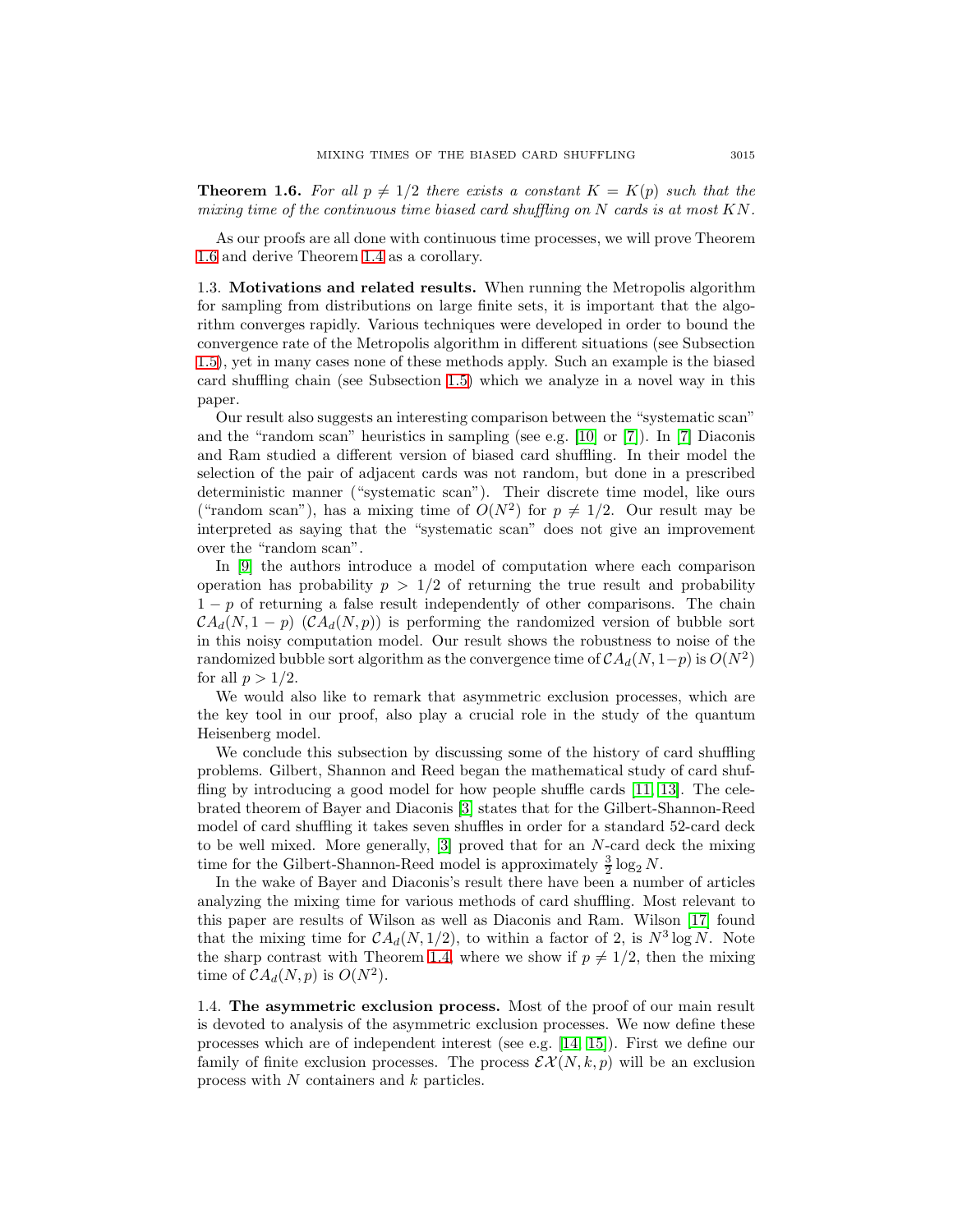**Definition 1.7.** Let k and N be integers such that  $1 \leq k \leq N$ , and  $0 \leq p \leq 1$ . Let  $\mathcal{E}\mathcal{X}(N,k,p)$  be the continuous time Markov process defined on

$$
X_{n,k} = \left\{ x \in \{0,1\}^{[1,N]} \colon \sum_{i=1}^{N} x_i = k \right\}
$$

in the following way. Given the current state x, each pair of coordinates  $i, i + 1$  of x is picked at rate 1. If  $x_i = x_{i+1}$ , then the chain will stay at state x; otherwise, the two coordinates i,  $i+1$  will be reassigned as  $(x_i, x_{i+1}) = (1,0)$  with probability p, and as  $(x_i, x_{i+1}) = (0, 1)$  with probability  $1 - p$ .

We would like to emphasize that while the card shuffling process  $\mathcal{CA}_d(N, p)$  has state space  $S_N$ , the exclusion process  $\mathcal{EX}(N, k, p)$  has state space  $\{0, 1\}^{[1,N]}$ .

**Definition 1.8.** Let  $0 \leq p \leq 1$ . Let  $\mathcal{EX}(\mathbb{Z}, p)$  be the continuous time Markov process defined on  $\{0,1\}^{\mathbb{Z}}$  in the following way. Given the current state x, each pair of coordinates i,  $i + 1$  of x is picked at rate 1. If  $x_i = x_{i+1}$ , then the chain will stay at state x; otherwise, the two coordinates  $i, i + 1$  will be reassigned as  $(x_i, x_{i+1}) = (1, 0)$  with probability p, and as  $(x_i, x_{i+1}) = (0, 1)$  with probability  $1-p$ .

We are particularly interested in the set

<span id="page-3-1"></span>
$$
A = \left\{ a \colon \sum_{-\infty}^{-1} (1 - a_i) = \sum_{0}^{\infty} a_i < \infty \right\}.
$$

There is a partial order on the set. We write  $a \succeq b$  if for all r

(1) 
$$
\sum_{i=-\infty}^{r} 1 - a_i \leq \sum_{i=-\infty}^{r} 1 - b_i.
$$

The maximal state in A is the ground state

(2) 
$$
G_{\mathbb{Z}}(i) = \begin{cases} 1, & i < 0, \\ 0, & i \ge 0. \end{cases}
$$

The aspect of asymmetric exclusion processes that we are most interested in is the tail of the hitting time. Given any  $x \in A$  (or measure  $\mu$  on A) the **hitting time**,  $H(x)$  (or  $H(\mu)$ ), is defined by

(3) 
$$
H(x) = \inf \{ t : x_t = G_{\mathbb{Z}} \}.
$$

In particular we want to consider  $H(I_N)$ , where

(4) 
$$
I_N(i) = \begin{cases} 1, & i < -N, \\ 0, & i \in [-N, -1], \\ 1, & i \in [0, N-1], \\ 0, & i \ge N. \end{cases}
$$

<span id="page-3-0"></span>**Theorem 1.9.** For all  $p > 1/2$  and  $\epsilon > 0$  there exists a constant  $D = D(p, \epsilon)$  s.t.

$$
\mathbf{P}(H(I_N) < DN) > 1 - \frac{\epsilon}{N}.
$$

In Section [2](#page-5-0) we show that Theorem [1.9](#page-3-0) implies Theorem [1.6.](#page-1-0) Most of the work in this paper is in proving Theorem [1.9.](#page-3-0)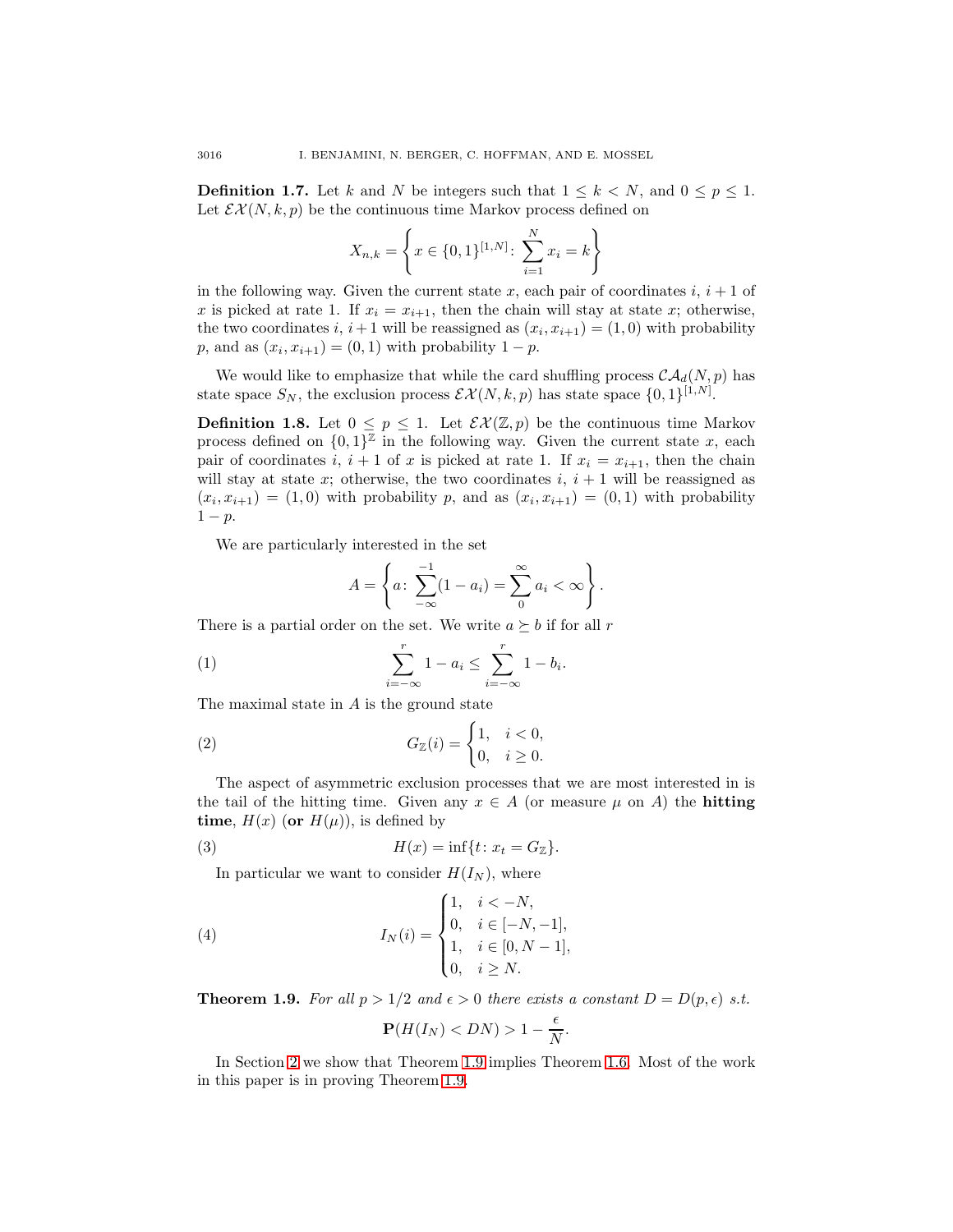<span id="page-4-0"></span>1.5. **Remarks on analytic techniques.** When applying standard analytic techniques to the study of the biased card shuffling problem we encounter several problems which prevent us from obtaining sharp bounds for the mixing time. We discuss briefly the difficulties in estimating the mixing time in terms of the spectral gap and the log Sobolev constant. The results of [\[7\]](#page-16-3) also suggest that a group theoretic approach is hard to apply to this particular problem.

The standard bound for the mixing time in terms of the spectral gap of the generator of the Markov process,  $-\lambda_2$  (see [\[16\]](#page-16-11) for background), yields

<span id="page-4-1"></span>(5) 
$$
\tau \geq \frac{2}{-\lambda_2} \log \frac{1}{\min_x \pi(x)},
$$

where  $\pi$  is the stationary distribution. Moreover, combining our reduction from the card shuffling to the exclusion process with the bound on the spectral gap of the (continuous time) exclusion process in  $[4]$ , it is straightforward to verify that there exists positive  $c_1$  and  $c_2$  such that indeed the spectral gap satisfies  $c_1 \leq -\lambda_2(N) \leq c_2$  for all N. However, the probability space contains elements of very small probability, so the term  $\log(1/\min_x \pi(x))$  is of order  $N^2$  (see [\[7\]](#page-16-3), where the stationary distribution for the Metropolis chain is given). Thus [\(5\)](#page-4-1) yields a bound of order  $N^2$ .

<span id="page-4-2"></span>A standard way to reduce the dependency on the smallest probability is to use the log Sobolev constant  $\alpha$  instead of the spectral gap with the estimate

(6) 
$$
\tau \leq \frac{4}{\alpha} \log_+ \log \frac{1}{\min_x \pi(x)}.
$$

However, plugging the indicator of the set which consists of a single element  $(N \cdots 1)$ in the variational formula of the log Sobolev constant (see [\[16\]](#page-16-11)) implies that (for the continuous time model)  $\alpha = O(1/N^2)$ . (We use the notation  $f(N) = O(N)$  $(f(N) = \Omega(N))$  if there exists a constant  $c < \infty$   $(c > 0)$  such that  $f(N) < cN$  $(f(N) > cN)$ . Thus [\(6\)](#page-4-2) does not give the right bound of N on the mixing time.

1.6. **Road map.** We conclude the Introduction with an overview of the main steps of the proof.

- 1. In Section [2](#page-5-0) we show how Theorem [1.9](#page-3-0) implies Theorems [1.6](#page-1-0) and [1.4.](#page-1-1) The reduction follows [\[17\]](#page-16-8) in using **height functions**, together with coupling arguments. The height functions provide a coupling of the biased card shuffling to the finite exclusion processes. This reduces the problem of bounding the mixing time for the biased card shuffling to bounding the tail of the hitting times of some finite exclusion process. Then we couple the finite exclusion processes with the infinite exclusion process. This reduces the problem to bounding the tail of  $H(I_N)$ . Now we can use some of the machinery developed for the study of exclusion processes on Z.
- 2. In Section [3](#page-7-0) we define the blocking measure  $\Psi$  on  $\{0,1\}^{\mathbb{Z}}$ . We show that  $\Psi$ is an invariant measure for  $\mathcal{E}\mathcal{X}(\mathbb{Z},p)$ . In Section [5](#page-10-0) we will see how to bound the tail of  $H(I_N)$  in terms of the tail of  $H(\Psi)$ .
- 3. In Section [4](#page-9-0) we introduce an asymmetric exclusion process with secondclass particles. Second-class particles are a common tool used in the study of exclusion processes (see e.g. [\[15\]](#page-16-10)). This will be our main tool for proving Theorem [1.9.](#page-3-0) We will also discuss some of the processes related to the asymmetric exclusion process with second-class particles.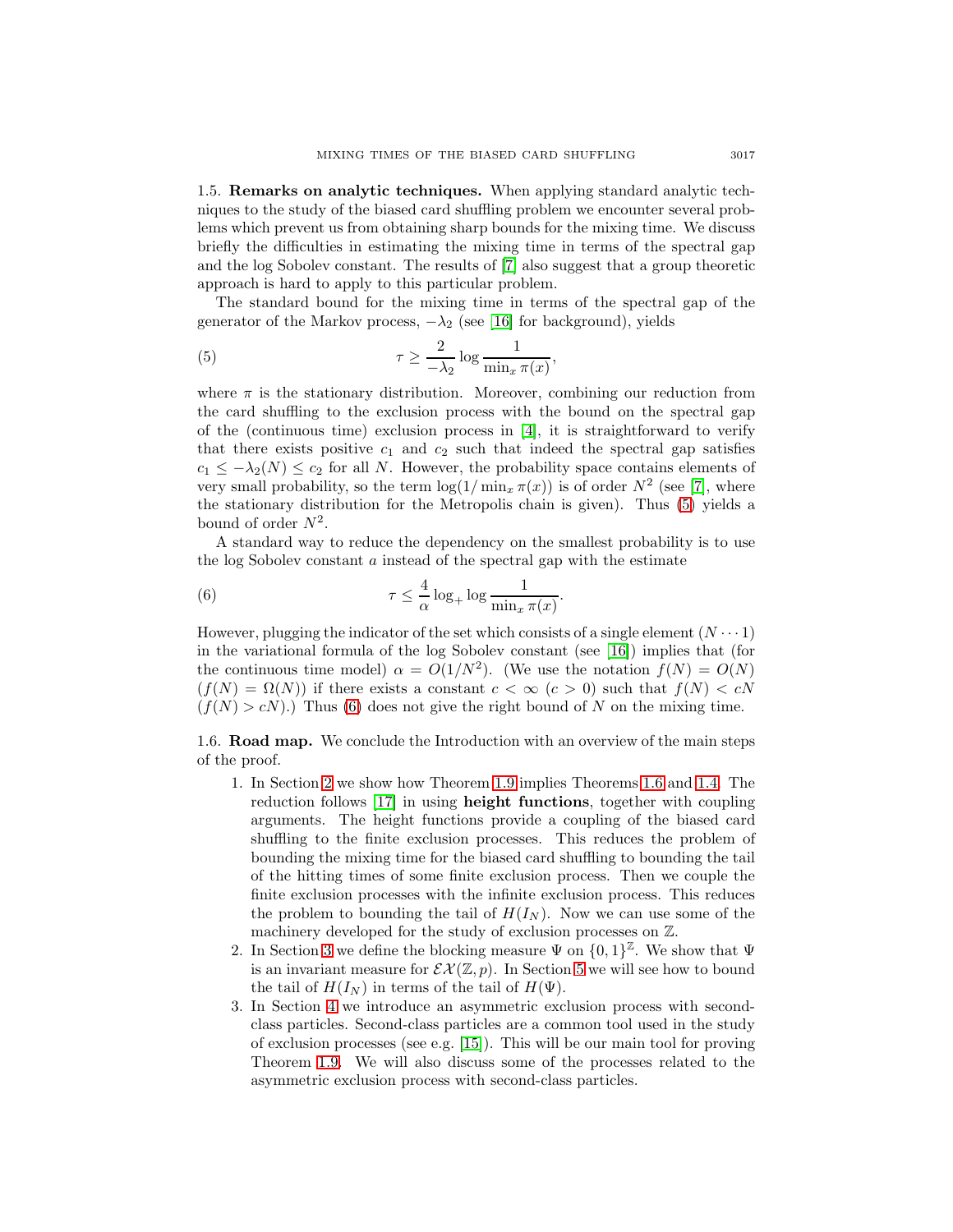4. In Section [5](#page-10-0) we use exclusion processes with second-class particles to bound the tail of  $H(I_N)$  in terms of the tail of  $H(\Psi)$ . Then we bound the tail of  $H(\Psi)$ . This bound allows us to prove Theorem [1.9,](#page-3-0) which in turn allows us to bound the mixing time of the biased card shuffling process.

# 2. Coupling card shuffling to exclusion processes

<span id="page-5-0"></span>In this section we show how Theorem [1.9](#page-3-0) implies Theorem [1.6.](#page-1-0) This reduces bounding the mixing time for the biased card shuffling to bounding the tail of  $H(I_N)$ . Following [\[17\]](#page-16-8), we use the following collection of height functions to map a permutation of a deck of cards to an exclusion process configuration.

For any k,  $1 \leq k \leq N$ , consider the map  $h_k \colon S_N \to X_{N,k}$  defined by

$$
(h_k(\pi))_i = \begin{cases} 1, & \pi_i \leq k, \\ 0, & \pi_i > k. \end{cases}
$$

<span id="page-5-1"></span>It is easy to see that

**Claim 2.1.**  $\pi$  *is determined by*  $(h_k(\pi))_{k=1}^{N-1}$ .

For  $\pi \in S_N$ , we write  $\pi_t$  for the random variable representing the value of the process at time t that starts at  $\pi$  and evolves according to  $\mathcal{CA}(N, p)$ . Similarly for  $x \in X_{N,k}$  (or  $\{0,1\}^{\mathbb{Z}}$ ) we let the random variable  $x_t$  represent the configuration at time  $t$  for the exclusion process that started at  $x$  and evolves according to  $\mathcal{E}\mathcal{X}(N,k,p)$  ( $\mathcal{E}\mathcal{X}(\mathbb{Z},p)$ ).

**Claim 2.2.** *For all* N *and* k, the processes  $h_k(\pi_t)$  are Markovian. Moreover,  $h_k(\pi_t)$ *evolves according to the exclusion process*  $\mathcal{E}\mathcal{X}(N,k,p)$ .

Throughout the paper we will define a number of couplings. The most important of these we refer to as **canonical couplings**. The idea of the canonical couplings is that we have a collection of initial conditions of permutations (or exclusion process states) and we use one set of clocks and one set of biased coin flips to update all of the processes simultaneously.

We begin by defining a coupling of the process  $\mathcal{CA}(N, p)$  for all the configurations  $\pi \in S_N$  in the following way: A transition of shuffling is to be performed by choosing a pair of adjacent coordinates  $i, i+1$  at rate 1, and tossing a coin X which is heads with probability p. If  $X = H$ , then we rearrange the cards in coordinates i,  $i + 1$ in increasing order, while if  $X = T$ , then we rearrange the cards in coordinates i,  $i+1$  in decreasing order. The same pair of coordinates  $i, i+1$  and the same coin X are chosen for all  $\pi \in S_n$  simultaneously. We call this coupling the **canonical coupling** for  $\mathcal{CA}(N, p)$ .

We can similarly define a coupling for all configurations in  $\mathcal{EK}(N,k,p)$ . A transition is to be performed by choosing a pair of adjacent coordinates i,  $i + 1$  in Z at rate 1 and tossing a coin X which is heads with probability  $p$ . For a state  $x$  of  $\mathcal{E}\mathcal{X}(\mathbb{Z},p)$  we will update x as follows. If  $x_i = x_{i+1}$ , then we do nothing. Otherwise, if  $X = H$ , we let  $x_i = 0$ ,  $x_{i+1} = 1$ , and if  $X = T$ , we let  $x_{i+1} = 0$ ,  $x_i = 1$ . Again, the same pair of coordinates and the same coin is chosen for all states of  $\mathcal{E}\mathcal{X}(N,k,p)$ . We call this coupling the **canonical coupling** for  $\mathcal{E}\mathcal{X}(N,k,p)$ . In the same way we define a canonical coupling for  $\mathcal{E}\mathcal{X}(\mathbb{Z},p)$ .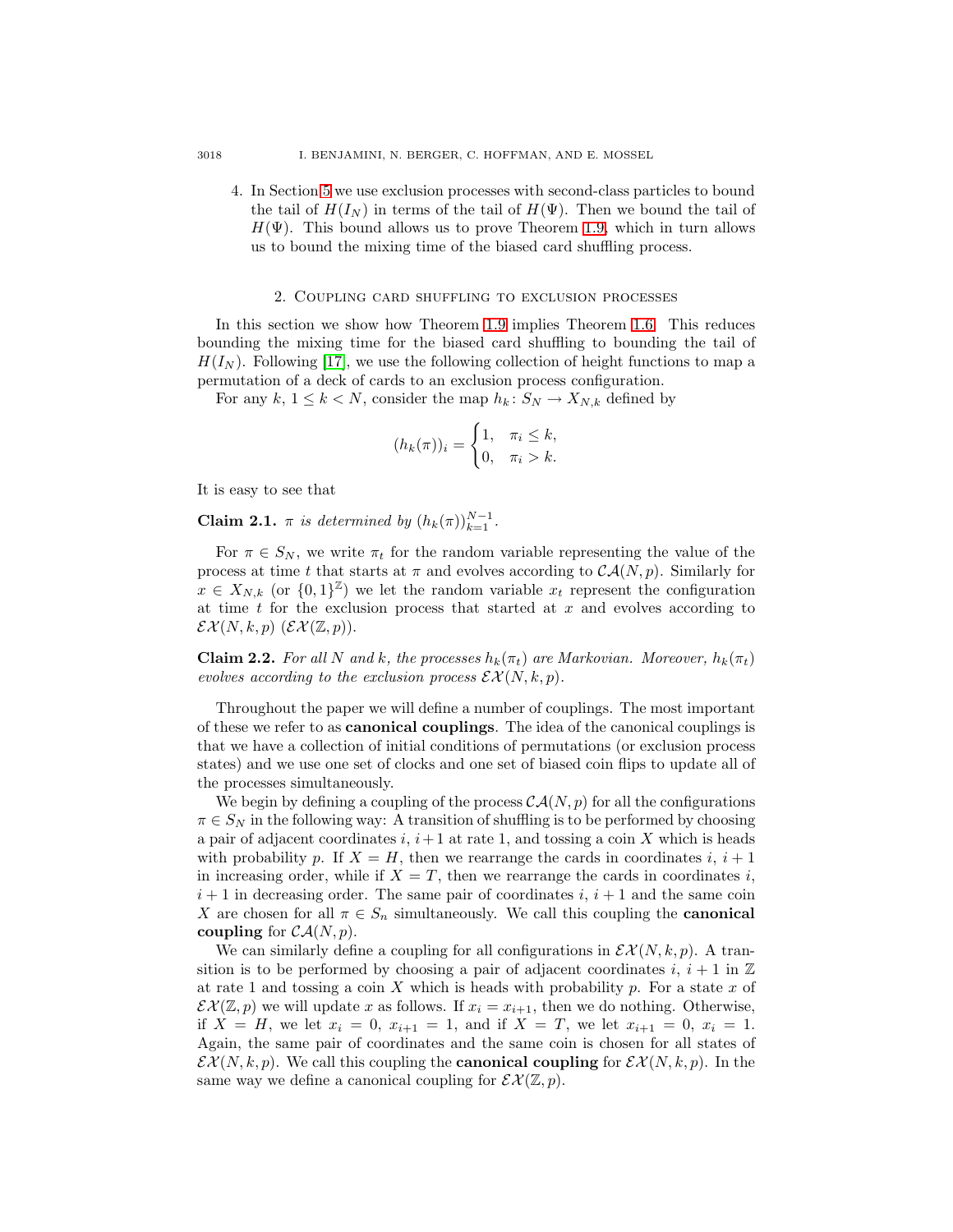It is immediate to verify that

<span id="page-6-2"></span>**Claim 2.3.** For all N, k and p, the canonical couplings for  $CA(N, P)$ ,  $\mathcal{EX}(N, k, p)$ and  $\mathcal{E}X(\mathbb{Z},p)$  are all well defined and have the right marginals.

*Moreover for all* N, k and p, the map  $h_k$  maps the canonical coupling of  $CA(N, p)$ *to the canonical coupling of*  $\mathcal{EX}(N, k, p)$ *, i.e., if*  $(\pi_t)_{\pi \in S_N}$ *, t*>0 *evolves according to the canonical coupling for*  $S_N$ *, then the process* 

$$
(\{h_k(\pi_t): \pi \in S_N\})_{t \ge 0}
$$

*has the same distribution as the process*

$$
(\{\sigma_t \colon \sigma \in X_{N,k}\})_{t \geq 0},
$$

*where*  $(\sigma_t)_{\sigma \in X_{N,k}}$ , $t \geq 0$  *evolve according to the canonical coupling for*  $\mathcal{EX}(N, k, p)$ *.* 

The analysis of the process  $\mathcal{EX}(N, k, p)$  utilizes monotonicity properties of the canonical coupling. For  $a, b \in X_{N,k}$  we write  $a \succeq b$ , if for all  $r, \sum_{i=1}^{r} a_i \geq \sum_{i=1}^{r} b_i$ . The maximal state with respect to this partial order is

$$
g_{N,k}(i) = \begin{cases} 1, & i \leq k, \\ 0, & i > k, \end{cases}
$$

and the minimal state with respect to this partial order is

$$
m_{N,k}(i) = \begin{cases} 0, & i \le N - k, \\ 1, & i > N - k. \end{cases}
$$

We let  $H(N, k)$  be the hitting time of the state  $g_{N,k}$  for the process  $\mathcal{EX}(N, k, p)$ started at  $m_{N,k}$ .

It is immediate to see that

**Claim 2.4.** *The canonical couplings for*  $\mathcal{EX}(N, k, p)$  *and*  $\mathcal{EX}(\mathbb{Z}, p)$  *are monotone. That is, for both processes if*  $x \geq y$ *, then for all t it holds that*  $x_t \geq y_t$ *.* 

<span id="page-6-3"></span>Since  $g_{N,k}$  and  $m_{N,k}$  are the maximal and minimal elements with respect to  $\succeq$ it follows that

**Claim 2.5.** *Under the canonical coupling for*  $\mathcal{EX}(N, k, p)$  *it holds that* 

$$
\mathbf{P}(\exists x, y \in X_{N,k} \text{ s.t. } x_t \neq y_t) = \mathbf{P}(H(N,k) > t).
$$

<span id="page-6-4"></span>**Lemma 2.6.** *Under the canonical coupling for*  $CA(N, p)$  *it holds that* 

$$
\mathbf{P}(\exists \sigma, \tau \in S_N \ s.t. \ \sigma_t \neq \tau_t) \leq \sum_{k=1}^{N-1} \mathbf{P}(H(N,k) > t).
$$

*Proof.*

<span id="page-6-0"></span>(7)

<span id="page-6-1"></span>
$$
\mathbf{P}(\exists \sigma, \tau \in S_N \text{ s.t. } \sigma_t \neq \tau_t) = \mathbf{P}(\exists 1 \leq k \leq N-1, \sigma, \tau \in S_N \text{ s.t. } h_k(\sigma_t) \neq h_k(\tau_t))
$$
\n(8)

$$
\leq \sum_{k=1}^{N-1} \mathbf{P}(\exists x, y \in X_{N,k} \text{ s.t. } x_t \neq y_t) = \sum_{k=1}^{N-1} \mathbf{P}[H(N,k) > t],
$$

where [\(7\)](#page-6-0) follows from Claim [2.1](#page-5-1) and [\(8\)](#page-6-1) follows from Claims [2.3](#page-6-2) and [2.5.](#page-6-3)  $\Box$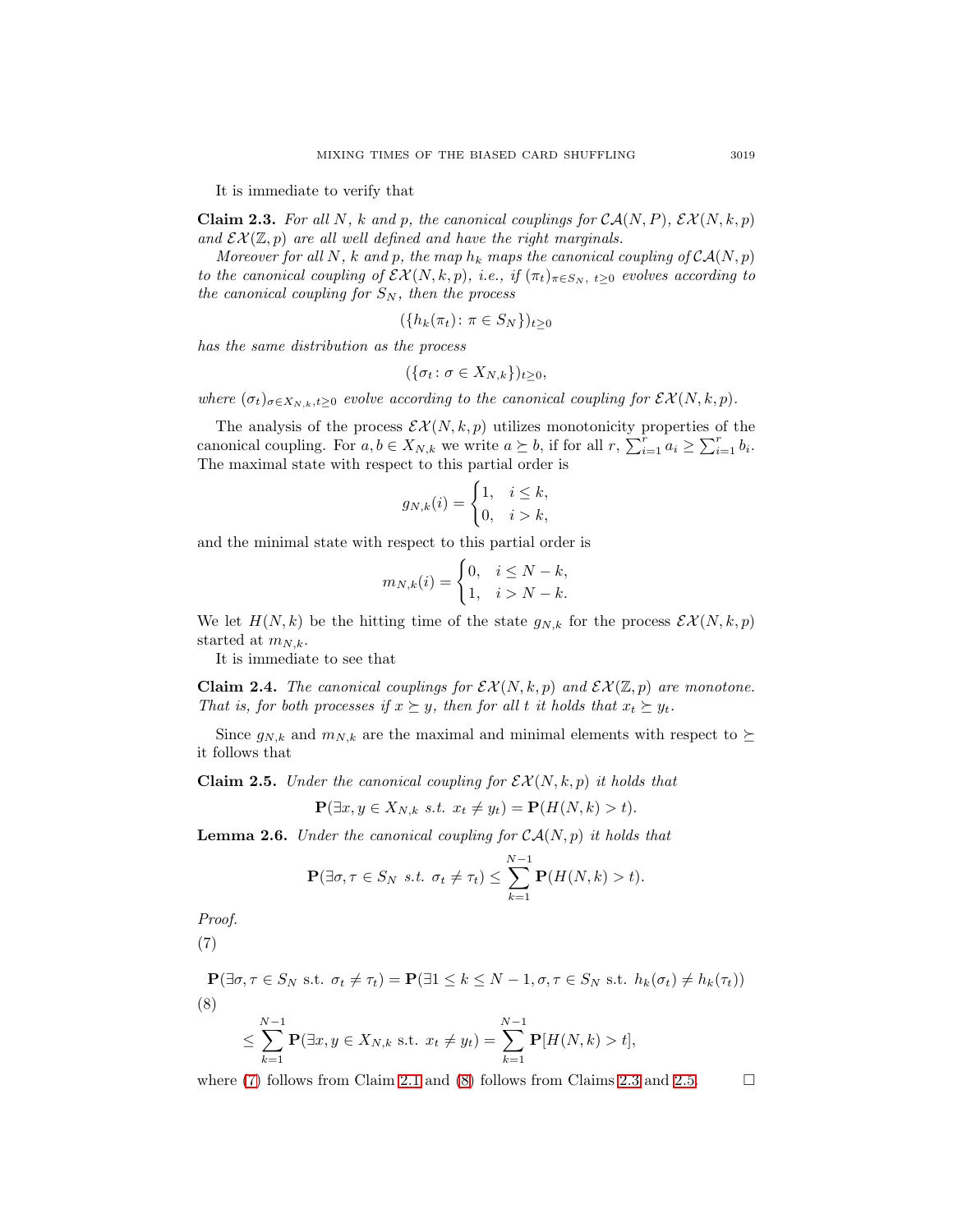The remaining coupling step is to couple the finite processes to an infinite process.

**Lemma 2.7.** *For all*  $p \geq 1/2$ *, all*  $N$ *, all*  $1 \leq k \leq N$ *, and all*  $t > 0$  *the processes*  $\mathcal{E}\mathcal{X}(N, k, p)$  and  $\mathcal{E}\mathcal{X}(\mathbb{Z}, p)$  *satisfy that* 

$$
\mathbf{P}(H(N,k) > t) \le \mathbf{P}(H(I_N) > t).
$$

*Proof.* Consider the map  $X_{N,k} \to \{0,1\}^{\mathbb{Z}}$  sending  $x \in X_{N,k}$  to  $\hat{x}$  with

(9) 
$$
\hat{x}(i) = \begin{cases} 1, & i < -k, \\ x(i+k+1), & i \in [-k, N-k-1], \\ 0, & i \ge N-k. \end{cases}
$$

We will now couple  $\mathcal{EX}(N, k, p)$  to the process  $\mathcal{EX}(\mathbb{Z}, p)$ . More formally, we will couple the canonical coupling of  $\mathcal{EX}(N, k, p)$  with the canonical coupling of  $\mathcal{E}\mathcal{X}(\mathbb{Z},p).$ 

For the process  $\mathcal{E}\mathcal{X}(\mathbb{Z},p)$  we pick a pair of coordinates i,  $i+1$  at rate 1 and then use a coin X to rearrange the coordinates  $i, i + 1$  in the usual manner. Now, if  $1 \leq i + k + 1 \leq i + k + 2 \leq N$ , then we use the same coin X to rearrange the coordinates  $i + k + 1$ ,  $i + k + 2$  for the process  $\mathcal{EX}(N, k, p)$ .

Clearly this coupling is well defined and has the right marginals. It is easy to see that if  $p \geq 1/2$ , then this coupling has the following important property: For all  $x \in X_{n,k}$  and all  $t \geq 0$ , it holds that  $(x_t) \succeq (\hat{x})_t$ .

Writing  $I = N_n$ ,  $g = g_{N,k}$ , and  $m = m_{N,k}$ , and since  $\hat{m} \succeq I$ , it follows that under this coupling, if  $I_t = G_{\mathbb{Z}}$ , then

$$
\widehat{(m_t)} \succeq (\hat{m})_t \succeq I_t = G_{\mathbb{Z}},
$$

and therefore  $m_t = g$ . The claim of the lemma follows.

We end this section by noting that the canonical coupling of the biased card shuffling shows that with high probability by time  $DN$  all of the processes agree.

**Lemma 2.8.** *Theorem* [1.9](#page-3-0) *implies that the canonical copuling for*  $CA(N, p)$  *has* 

(10) 
$$
\mathbf{P}(\exists \sigma, \tau \in S_N \text{ s.t. } \sigma_{DN} \neq \tau_{DN}) < \epsilon.
$$

*In particular Theorem* [1.9](#page-3-0) *implies Theorems* [1.6](#page-1-0) *and* [1.4](#page-1-1)*.*

*Proof.* By Theorem [1.9,](#page-3-0)  $P[H(I_N) > DN] < \epsilon/N$ , and therefore by Lemma [2.7](#page-7-1) for all k it holds that  $P[H(N, k) > DN] < \epsilon/N$ . It now follows from Lemma [2.6](#page-6-4) that

$$
\mathbf{P}(\exists \sigma, \tau \in S_N \text{ s.t. } \sigma_{DN} \neq \tau_{DN}) < (N-1)\epsilon/N - \epsilon,
$$

so we obtain [\(10\)](#page-7-2). Taking  $\epsilon = e^{-1}$ , we deduce Theorem [1.6](#page-1-0) which immediately implies Theorem [1.4.](#page-1-1)

### 3. The blocking measure

<span id="page-7-0"></span>In this section we define a distribution  $\Psi$  on  $\{0,1\}^{\mathbb{Z}}$  which is invariant under the action of  $\mathcal{E}\mathcal{X}(\mathbb{Z},p)$ .  $\Psi$  is known as the **blocking measure** (see e.g. [\[14\]](#page-16-9)). In Section [5](#page-10-0) we will bound the tail of  $H(\Psi)$  and show that the tail of  $H(I_N)$  can be bounded in terms of the tail of  $H(\Psi)$ .

<span id="page-7-1"></span>

<span id="page-7-2"></span>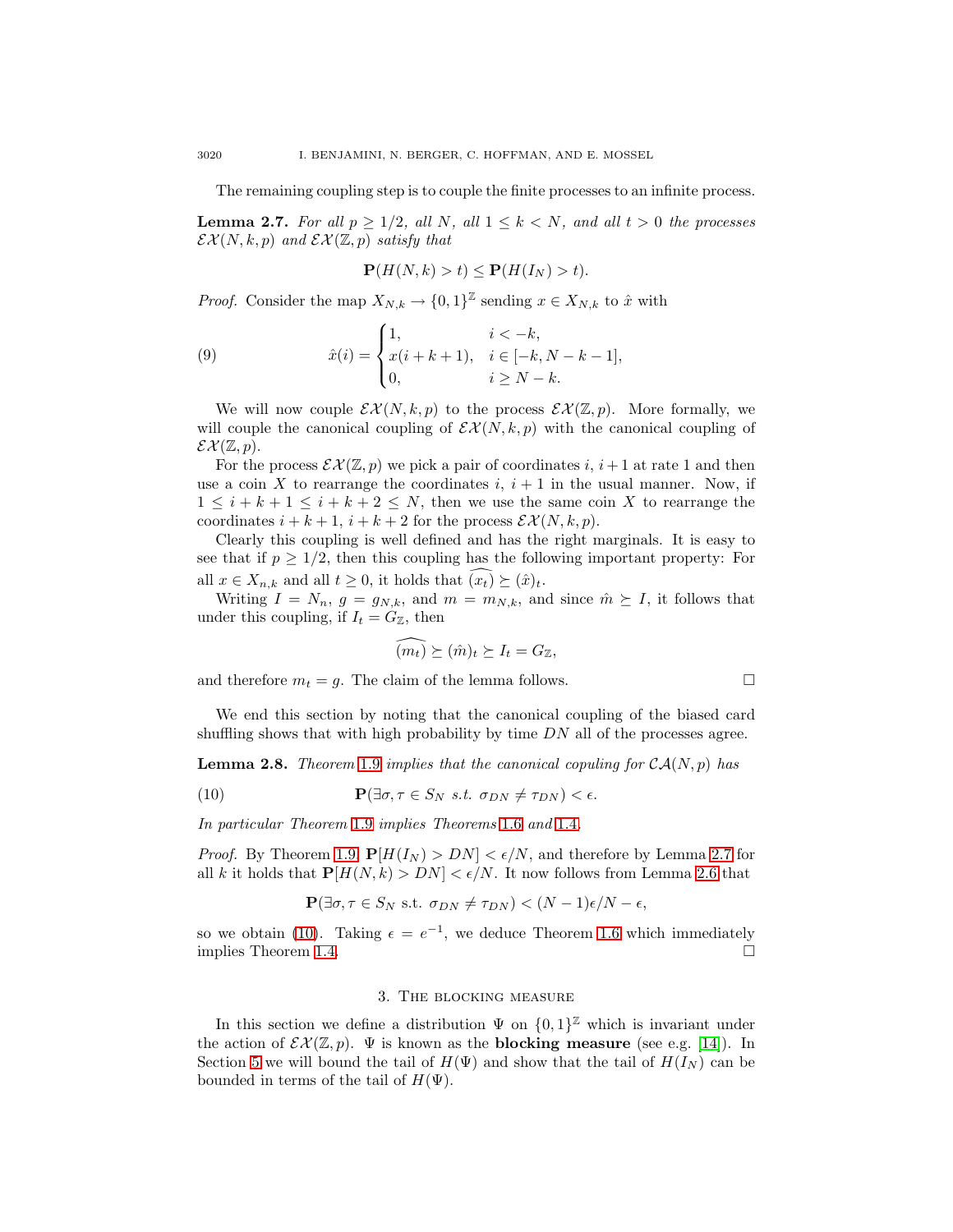Fix any  $p > 1/2$ . Define  $\mu = \mu(p)$  on  $\{0, 1\}^{\mathbb{Z}}$  to be the product measure with probabilities

(11) 
$$
\mu(\eta(i) = 1) = \left(\frac{1-p}{p}\right)^i / \left(1 + \left(\frac{1-p}{p}\right)^i\right).
$$

**Lemma 3.1** ([\[14\]](#page-16-9)). *The measure*  $\mu$  *is stationary for*  $\mathcal{E}\mathcal{X}(\mathbb{Z},p)$ *.* 

*Proof.* This is proven on page 381 of [\[14\]](#page-16-9).  $\Box$ 

Notice that  $\mu$  is supported on configurations  $\eta$  s.t. there exists a  $C_{\eta}$  s.t.  $\eta(i)=1$ for every  $i < -C_{\eta}$  and  $\eta(i) = 0$  for every  $i > C_{\eta}$ . There are only countably many configurations of this type, and each of them has a positive measure. We have already defined

$$
A = \left\{ a \colon \sum_{-\infty}^{-1} (1 - a_i) = \sum_{0}^{\infty} a_i < \infty \right\}.
$$

**Definition 3.2.** The blocking measure  $\Psi$  on  $\{0,1\}^{\mathbb{Z}}$  is defined by

$$
\Psi = \mu|_A.
$$

**Corollary 3.3.** Ψ *is stationary and ergodic for the exclusion process.*

<span id="page-8-1"></span>By Poincaré's recurrence theorem and the fact that  $\Psi(G_{\mathbb{Z}}) > 0$ , we get the following lemma.

**Lemma 3.4.**  $\lim_{T\to\infty}$   $\mathbf{P}(H(\Psi) > T) = 0$ .

In Lemma [5.11](#page-14-0) we will show that  $\mathbf{P}(H(\Psi) > T) = e^{-\Omega(\sqrt{T})}$ .

<span id="page-8-2"></span><span id="page-8-0"></span>**Lemma 3.5.**

(13) 
$$
\Psi(\exists_{i>N}(\eta(i)=1)) = \Psi(\exists_{i<-N}(\eta(i)=0)) = O\left(\left(\frac{1-p}{p}\right)^N\right).
$$

*For any*  $T > 0$ 

(14) 
$$
\mathbf{P}(\exists t \in (T, T + N) \text{ and } i > 2N \text{ such that } \eta_t(i) = 1) = e^{-\Omega(N)}.
$$

*Proof.* In the product measure, the  $\mu$  probability that there exists an occupied site right of position  $N$  is bounded by

$$
\sum_{i=N+1}^{\infty} \frac{((1-p)/p)^i}{1+((1-p)/p)^i} \le \sum_{i=N+1}^{\infty} \left(\frac{1-p}{p}\right)^i = O\left(\left(\frac{1-p}{p}\right)^N\right).
$$

Since  $\Psi$  is obtained from the product measure by conditioning on an event of positive probability, the first part of the lemma is true. For the second part, if there exists  $t \in (T, T + N)$  and  $i > 2N$  such that  $\eta_t(i) = 1$ , then either

- 1. there exists  $i \geq N$  such that  $\eta_T(i) = 1$ , or
- 2. for some  $t$

$$
\max\{i: \eta_t(i) = 1\} - \max\{i: \eta_T(i) = 1\} > N.
$$

By the first part of the lemma the probability of the first event is decreasing exponentially in N. The second event happens only if the right most particle moves to the right  $N$  times in a period of length  $N$ . As moves to the right happen with rate  $1 - p < \frac{1}{2}$  the probability that this happens is also decreasing exponentially in  $N$ .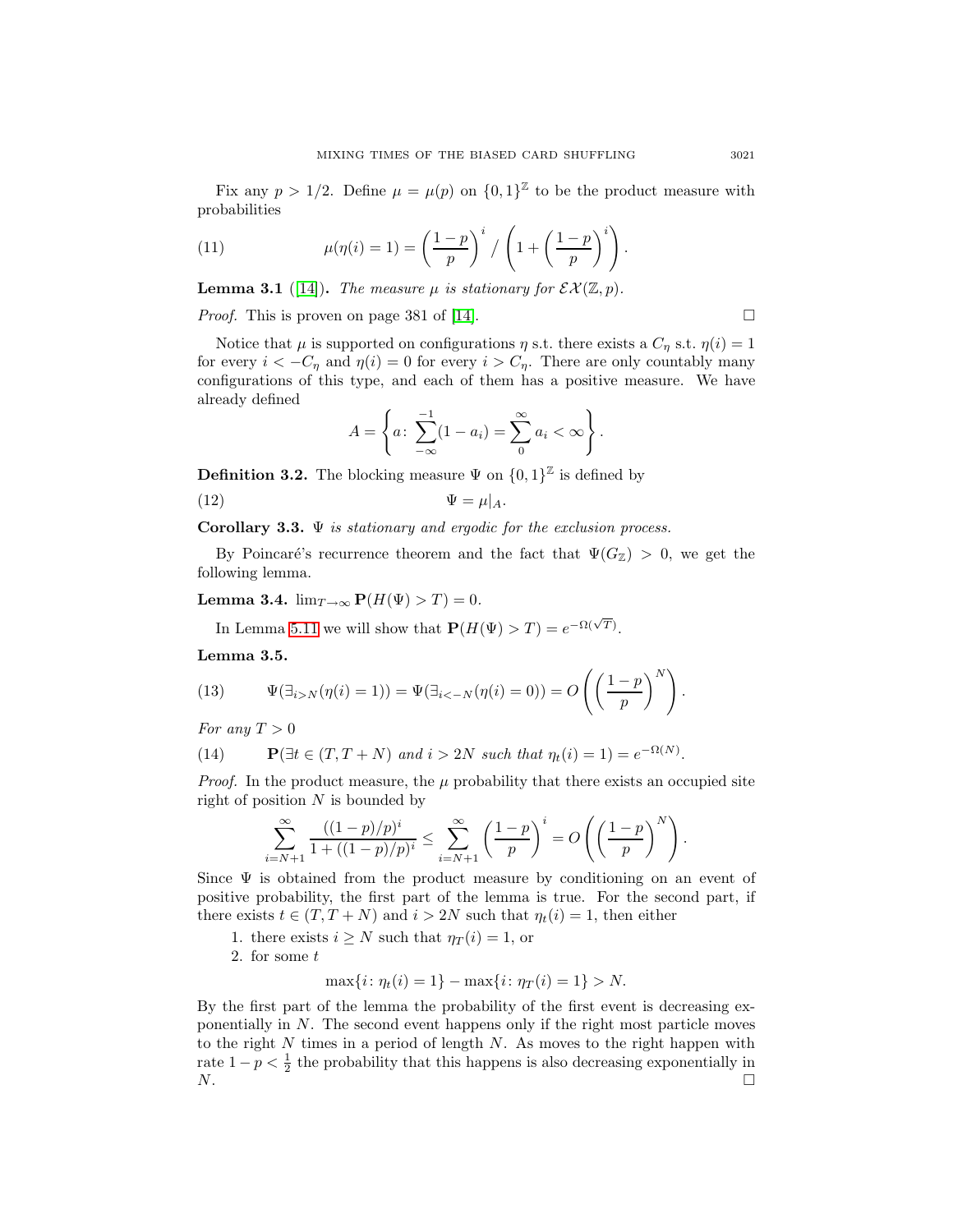### 4. Exclusion processes with second-class particles

The main tool that we will use in the rest of the paper is adding second-class particles to our exclusion process. We now describe some of the basics about exclusion processes with second-class particles. For a more rigorous treatment of exclusion processes with second-class particles see [\[15\]](#page-16-10).

**Definition 4.1.** Let  $0 \leq p \leq 1$ . Let  $\mathcal{EX}_2(\mathbb{Z}, p)$  be the continuous time Markov process defined on  $\{0, 1, 2\}^{\mathbb{Z}}$  in the following way. Given the current state x, each pair of coordinates i,  $i + 1$  of x is picked at rate 1. If  $x_i = x_{i+1}$ , then the chain will stay at state x. If the two coordinates i,  $i + 1$  initially are  $(0, 1)$  or  $(1, 0)$ , then they will be reassigned as  $(x_i, x_{i+1}) = (1, 0)$  with probability p, and as  $(x_i, x_{i+1}) = (0, 1)$ with probability  $1-p$ . If initially they are  $(0, 2)$  or  $(2, 0)$ , then they will be reassigned as  $(2, 0)$  with probability p, and as  $(0, 2)$  with probability  $1 - p$ . If initially they are  $(1, 2)$  or  $(2, 1)$ , then they will be reassigned as  $(1, 2)$  with probability p, and as  $(2, 1)$  with probability  $1 - p$ .

If  $x_i = 1$ , then we say that there is a first-class particle in position i, if  $x_i = 2$ , then we say that there is a second-class particle in position i, and if  $x_i = 0$ , then we say that the site  $i$  is empty.

It is helpful to have in mind the following ordering of 0, 1 and 2. Particle 1 has priority over 0 and 2 in moving to the left. Particle 2 has priority over 0 (but not over 1) in moving to the left. Particle of type 2 is therefore ranked in-between particle of type 0 and particle of type 1.

Is is therefore natural to consider to the following two projections. In the first projection  $\delta^{2\to 1}$ , 2's are projected to 1's, while in the second projection  $\delta^{2\to 0}$ , 2's are projected to 0's. More formally,

$$
\delta_t^{2 \to 1}(i) = \begin{cases} 0, & \delta_t(i) = 0, \\ 1, & \delta_t(i) > 0, \end{cases}
$$

and

$$
\delta_t^{2 \to 0}(i) = \begin{cases} 0, & \delta_t(i) \neq 1, \\ 1, & \delta_t(i) = 1. \end{cases}
$$

**Claim 4.2.** *Both*  $\delta^{2\to1}$  *and*  $\delta^{2\to0}$  *evolve according to*  $\mathcal{E}\mathcal{X}(\mathbb{Z},p)$ *.* 

The next process we consider represents the dynamics between particles of type 1 and particles of type 2 and eliminates all the information on the 0's.

To define  $\delta_t^{\otimes}$  we first eliminate all of the zeroes from  $\delta_t$ , and then change all of the twos to zeroes. This is only well defined up to translation, so we must also decide which translate we want. We do this by tagging one particle in  $\delta_t$  and having  $\delta_t^{\otimes}(0)$  correspond to the tagged particle.

We now make this more formal. Let

$$
u_0(0) = \begin{cases} \sup\{i \colon \delta_0(i) = 1\}, & \text{if } \sup\{i \colon \delta_0(i) = 1\} < \infty, \\ \sup\{i < 0 \colon \delta_0^1(i) = 1\}, & \text{otherwise.} \end{cases}
$$

We refer to the particle which is in position  $u_0(0)$  at time 0 as the **tagged particle**. Let  $u_t(0)$  be the location of the tagged particle at time t. For  $n = 1, 2, \ldots$ , let

$$
u_t(n) = \min\{i > u_t(n-1) : \delta_t(i) > 0\}
$$

<span id="page-9-0"></span>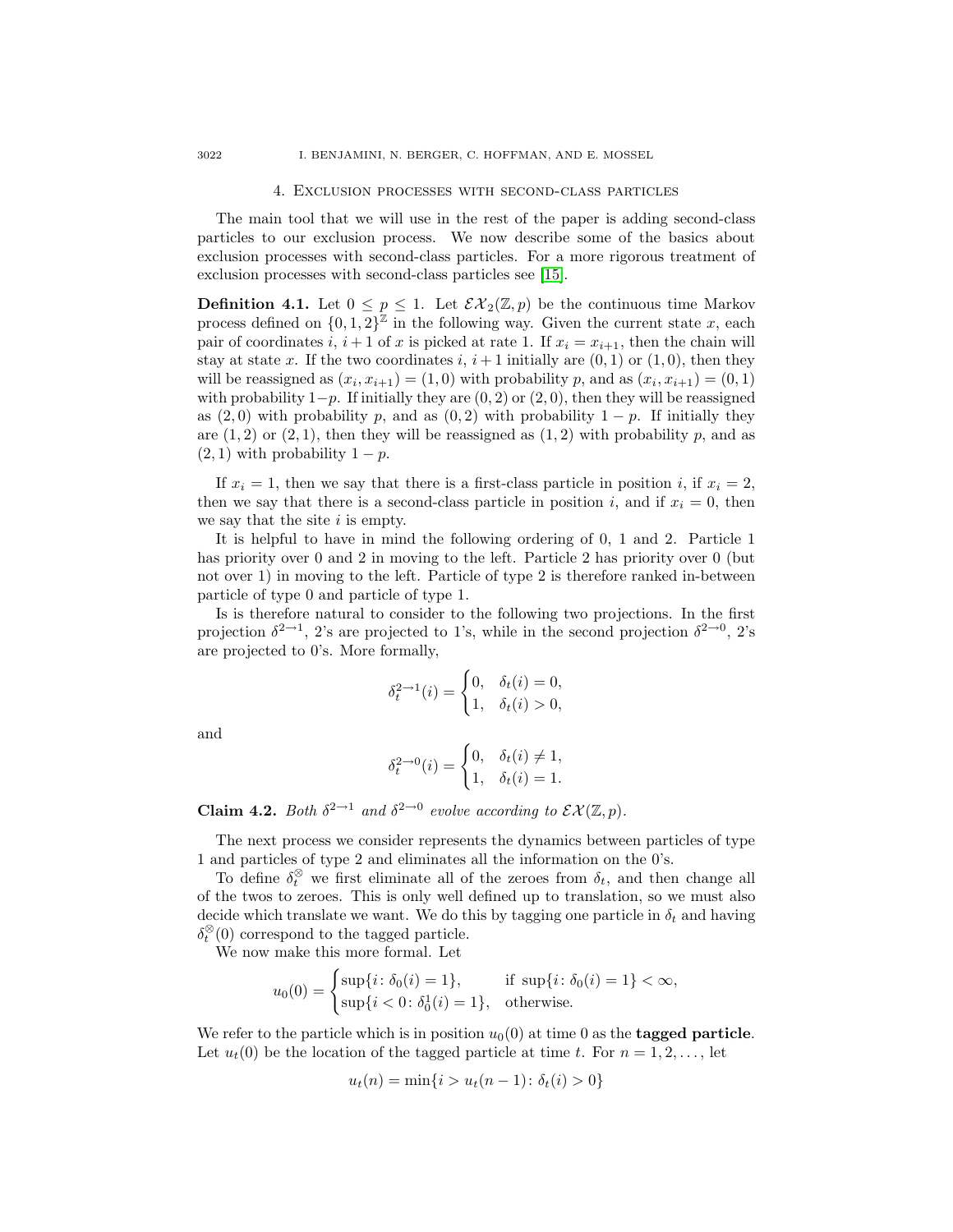and

$$
u_t(-n) = \max\{i < u_t(-n+1) \colon \delta_t(i) > 0\}.
$$

Thus  $u_t(n)$  represents the location of the *n*th particle at time t. Let

(15) 
$$
\delta_t^{\otimes}(i) = \begin{cases} 0, & \delta_t(u_t(i)) = 2, \\ 1, & \delta_t(u_t(i)) = 1. \end{cases}
$$

<span id="page-10-1"></span>**Lemma 4.3.** *If*  $\delta$  *evolves according to*  $\mathcal{EX}_2(\mathbb{Z}, p)$  *and has initial distribution*  $\delta_0^{\otimes}$ stochastically dominating  $\Psi$ , then  $\delta_t^{\otimes}$  stochastically dominates  $\Psi$  for all t.

*Proof.* In [\[14\]](#page-16-9) it is shown that for all  $i \in \mathbb{Z}$ ,  $\Psi$  is invariant under the Markov operator on  $\{0,1\}^{\mathbb{Z}}$  which at rate 1 tosses a coin X which heads with probability p. Then if  $x_i \neq x_{i+1}$  and  $X = H$ , then  $x_i$  and  $x_{i+1}$  are updated as  $x_i = 1$ ,  $x_{i+1} = 0$ , and if  $x_i \neq x_{i+1}$  and  $X = T$ , then  $x_i$  and  $x_{i+1}$  are updated as  $x_i = 0$ ,  $x_{i+1} = 1$ . This implies that  $\Psi$  is an invariant measure for the process  $\delta^{\otimes}$ . It now immediately follows that if  $\delta_0^{\otimes}$  stochastically dominates  $\Psi$ , then  $\delta_t^{\otimes}$  stochastically dominates  $\Psi$ for all  $t$ .

#### 5. Proof of the main results

<span id="page-10-0"></span>Let  ${Y_i}_{i \in \mathbb{Z}}$  be i.i.d. random variables s.t.  $\mathbf{P}(Y_i = 0) = \mathbf{P}(Y_i = 1) = 1/2$ , and let  $Z_i = 2Y_i$ . The main tool to prove Theorem [1.9](#page-3-0) is to study  $\mathcal{EX}_2(\mathbb{Z}, p)$  with initial conditions

(16) 
$$
\sigma_0(i) = \begin{cases} 1, & i < -N, \\ 0, & i \in [-N, -1], \\ 1, & i \in [0, N-1], \\ Z_i, & i \ge N. \end{cases}
$$

This is useful for proving Theorem [1.9](#page-3-0) because  $\sigma_t^{2\to 0} = (I_N)_t$ . For any  $a \in \{0,1\}^{\mathbb{Z}}$  such that  $\lim_{i\to-\infty} a_i = 1$  we set

(17) 
$$
L(a) = \min\{i \colon a_i = 0\}.
$$

This indicates the left most empty position. In the same way, for a s.t.  $\lim_{i\to\infty} a_i =$ 0, we indicate the right most particle by

$$
R(a) = \max\{i \colon a_i = 1\}.
$$

For a constant  $C$  we define three events:

(18) 
$$
A_1(C, N) = \{ \forall t \in (CN, (C+1)N)L(\sigma_t^{2 \to 1}) > 2N \},
$$

(19) 
$$
A_2(C, N) = \{ \forall t \in (CN, (C+1)N)R(\sigma_t^{\otimes}) < 2N \},
$$

and

<span id="page-10-2"></span>(20) 
$$
A_3(C,N) = \{ \exists t \in (CN, (C+1)N) \text{ such that } \sigma_t^{\otimes} = G_{\mathbb{Z}} \}.
$$

**Lemma 5.1.**

$$
\mathbf{P}(H(I_N) \le (C+1)N)
$$
  
\n
$$
\ge 1 - \mathbf{P}(A_3^c(C, N)|A_1(C, N), A_2(C, N)) - \mathbf{P}(A_1^c(C, N)) - \mathbf{P}(A_2^c(C, N)).
$$

*Proof.* Recall that by  $G_{\mathbb{Z}}$  we denote the ground state (see [\(2\)](#page-3-1)). Notice that  $\sigma_t^{2\to 0}$  =  $G_{\mathbb{Z}}$  if  $\sigma_t^{\otimes} = G_{\mathbb{Z}}$  and  $L(\sigma_t^{2\to 1}) > 0$ . Thus if  $A_1(C, N)$  and  $A_3(C, N)$  both occur, then there exists  $t \le (C+1)N$  such that  $\sigma_t^{2\to 0} = (I_N)_t = G_{\mathbb{Z}}$ .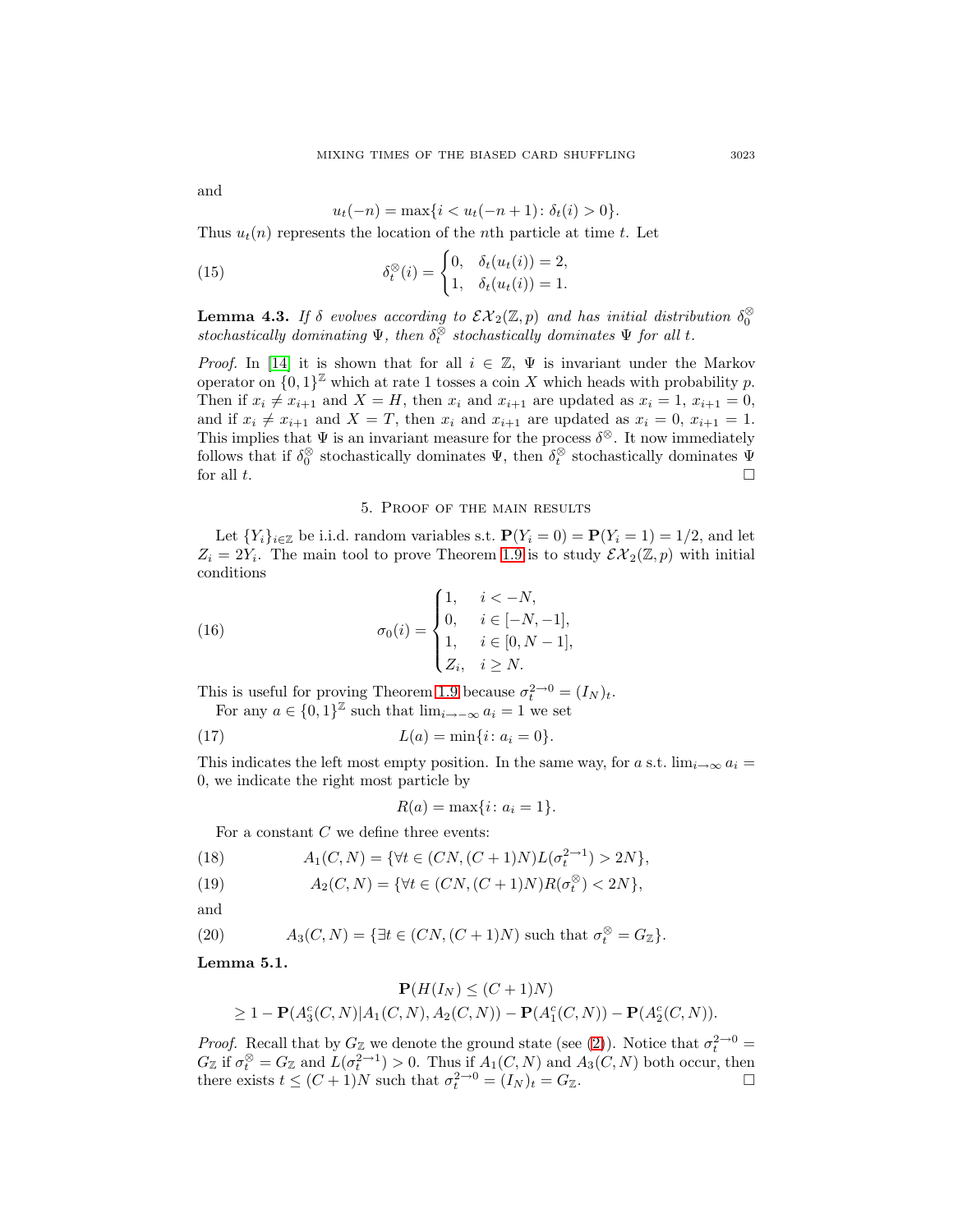Although the previous lemma did not depend on the definition of  $A_2(C, N)$ , we use it because it is easy to bound

$$
\mathbf{P}(A_3^c(C,N)|A_1(C,N),A_2(C,N))
$$

<span id="page-11-0"></span>in terms of the tail of  $H(\Psi)$ .

# **Lemma 5.2.**

$$
\mathbf{P}(A_c^3(C, N)|A_1(C, N), A_2(C, N)) \le \mathbf{P}(H(\Psi) > N).
$$

*Proof.* If  $A_1(C, N)$  and  $A_2(C, N)$  both happen, then  $\sigma^{\otimes}$  behaves according to  $\mathcal{E}\mathcal{X}(\mathbb{Z},p)$  conditioned on the event that there is never a particle to the right of  $2N$ . By Lemma [4.3](#page-10-1) the distribution of  $\sigma_{CN}^{\otimes}$  stochastically dominates  $\Psi$ . Putting these two facts together gives us  $\mathbf{P}(A_3^c(C, N)|A_1(C, N), A_2(C, N)) \leq \mathbf{P}(H(\Psi) > N).$ 

It is also not difficult to bound  $\mathbf{P}(A_2^c(C, N))$ .

<span id="page-11-1"></span>**Lemma 5.3.**  $P(A_2^c(C, N)) = e^{-\Omega(N)}$ .

*Proof.* This follows from Lemmas [3.5](#page-8-0) and [4.3.](#page-10-1) □

Our next goal is to bound  $\mathbf{P}(A_1^c(C, N))$ . Then we will bound the tail of  $H(\Psi)$ . In order to bound  $\mathbf{P}(A_1^c(C, N))$  we first bound  $\mathbf{P}(\widetilde{A}_1^c(C, N))$ , where

$$
\widetilde{A}_1(C,N) = \{ L(\sigma_{CN}^{2\to 1}) > 3N \},\
$$

<span id="page-11-2"></span>and use the following lemma.

**Lemma 5.4.**  $P(A_1^c(C, N)) \leq P(\widetilde{A}_1^c(C, N)) + e^{-\Omega(N)}$ .

*Proof.* If  $\widetilde{A}^c_1(C, N)$  happens but  $A^c_1(C, N)$  does not, then the left most container without a particle moves to the left at least  $N$  times in time  $N$ . For that to happen, the clock left of this container has to ring  $N$  times. But since its rate is smaller than 1, by simple large deviation estimates for Poisson variables, the probability of this happening is decreasing exponentially in  $N$ .

To bound the probability of  $\tilde{A}^c_1(C, N)$  we study the process  $\beta$  which has initial distribution

(21) 
$$
\beta_0(i) = \begin{cases} Y_i, & i \leq 0, \\ Z_i = 2Y_i, & i > 0, \end{cases}
$$

i.e. the initial distribution of  $\beta$  is the following: Every place contains a particle with probability  $1/2$ , and the places are independent of each other. Left of the origin the particles are first-class particles, while right of the origin the particles are second-class particles.

We are interested in the processes  $\beta^{2\to 0}$  and  $\beta^{2\to 1}$ . The process  $\beta^{2\to 1}$  is the stationary i.i.d. process. The process  $\beta^{2\to 0}$ , on the other hand, is the process that starts with no particles on the right half of the line, and an i.i.d. measure on its left half.

Let  $x(t)$  be the location of the tagged particle in  $\beta^{2\to 0}$  at time t and let  $x'(t)$  be the location of the tagged particle in  $\beta^{2\to 1}$  at time t. We will bound the expectation and variance of  $x(t)$ .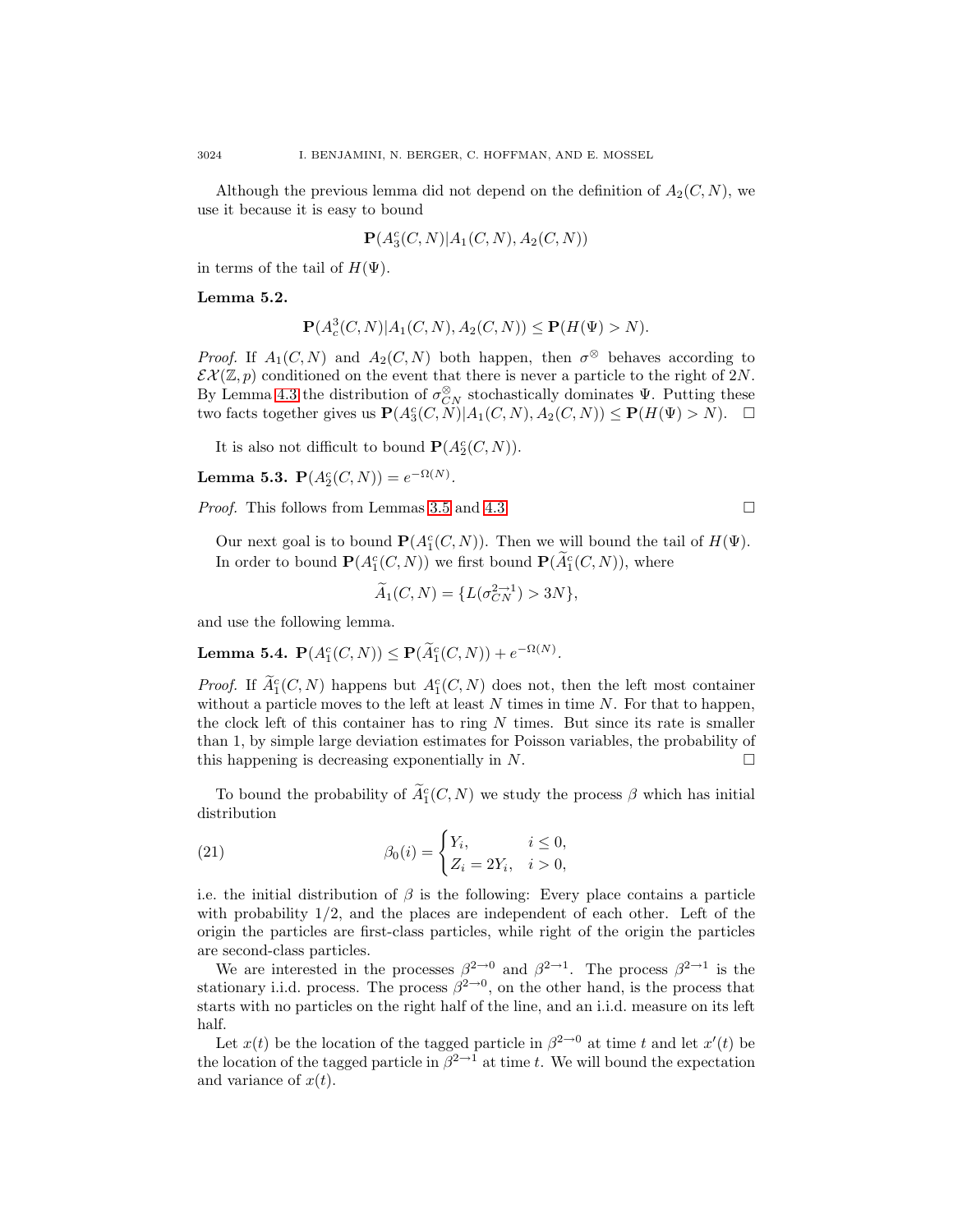<span id="page-12-1"></span>The following lemma follows from the proof of the shock wave phenomenon in [\[15\]](#page-16-10). For the convenience of the reader, we prove it here again.

**Lemma 5.5.** *There exists*  $\varrho < 1$  *such that under the canonical coupling, for every* n *and for every time* t*,*

$$
\mathbf{P}(|x(t) - x'(t)| > n) < \varrho^n.
$$

*Proof.* We define the processes  $\beta^{\ell}$  and  $\beta^{d}$  ( $\ell$  stands for locations and d stands for distances):

 $\beta_t^{\ell}(i)$  is the location of the *i*th particle in  $\beta^{2\to 1}$ . To be more precise,  $\beta_t^{\ell}(0) = x'(t)$ , and, inductively, for positive  $i$  we take

$$
\beta_t^{\ell}(i) = \min(j : j > \beta_t^{\ell}(i-1) \text{ and } \beta_t^{2 \to 1}(j) = 1)
$$

and for negative  $i$ , equivalently, we take

$$
\beta_t^{\ell}(i) = \max(j \colon j < \beta_t^{\ell}(i+1) \text{ and } b_t^{2 \to 1}(j) = 1).
$$

 $\beta_t^d(i)$  is defined to be  $\beta_t^{\ell}(i) - \beta_t^{\ell}(i-1)$ .

Since for every t,  $\{\beta_t^{2\to1}(i)\}_{i\in\mathbb{Z}}$  is distributed according to the  $(1/2, 1/2)$  product measure, we get that for every t,  $\{\beta_t^d(i)\}_{i\in\mathbb{Z}}$  are i.i.d. geometric variables with parameter 1/2.

Let

$$
s(t) = \sup\{i : \beta^{\otimes}(i) = 1\}.
$$

Then for all  $t$ 

$$
x(t) - x'(t) = \sum_{i=1}^{s(t)} \beta_t^d(i).
$$

By Lemmas [3.5](#page-8-0) and [4.3](#page-10-1)

$$
\mathbf{P}(s(t) > n/3) = \Psi(\exists i > n/3 : \eta(i) = 1) = O\left(\frac{1-p}{p}\right)^{n/3}.
$$

By the distribution of  $\{\beta_t^d(i)\}_{i\in\mathbb{Z}}$  there exists  $\alpha < 1$  such that

$$
\mathbf{P}\left(\sum_{1}^{n/3}\beta_t^d(i) > n\right) = O(\alpha^n).
$$

Thus there exists  $\rho < 1$  such that

$$
\mathbf{P}(|x(t) - x'(t)| > n) \le \mathbf{P}(s(t) > n/3) + \mathbf{P}\left(\sum_{1}^{n/3} \beta_t^d(i) > n\right) < \varrho^n. \qquad \Box
$$

The following lemma is proved in [\[12\]](#page-16-12):

<span id="page-12-0"></span>**Lemma 5.6** (Kipnis)**.**

$$
\lim_{t \to \infty} \frac{\mathbf{E}(x'(t))}{t} = s' = -\frac{1}{2}(2p - 1),
$$
  

$$
\lim_{t \to \infty} \frac{\mathbf{Var}(x'(t))}{t} = v' \le \frac{6}{2p - 1} < \infty.
$$

*Remark.* Note that  $s < 0$ .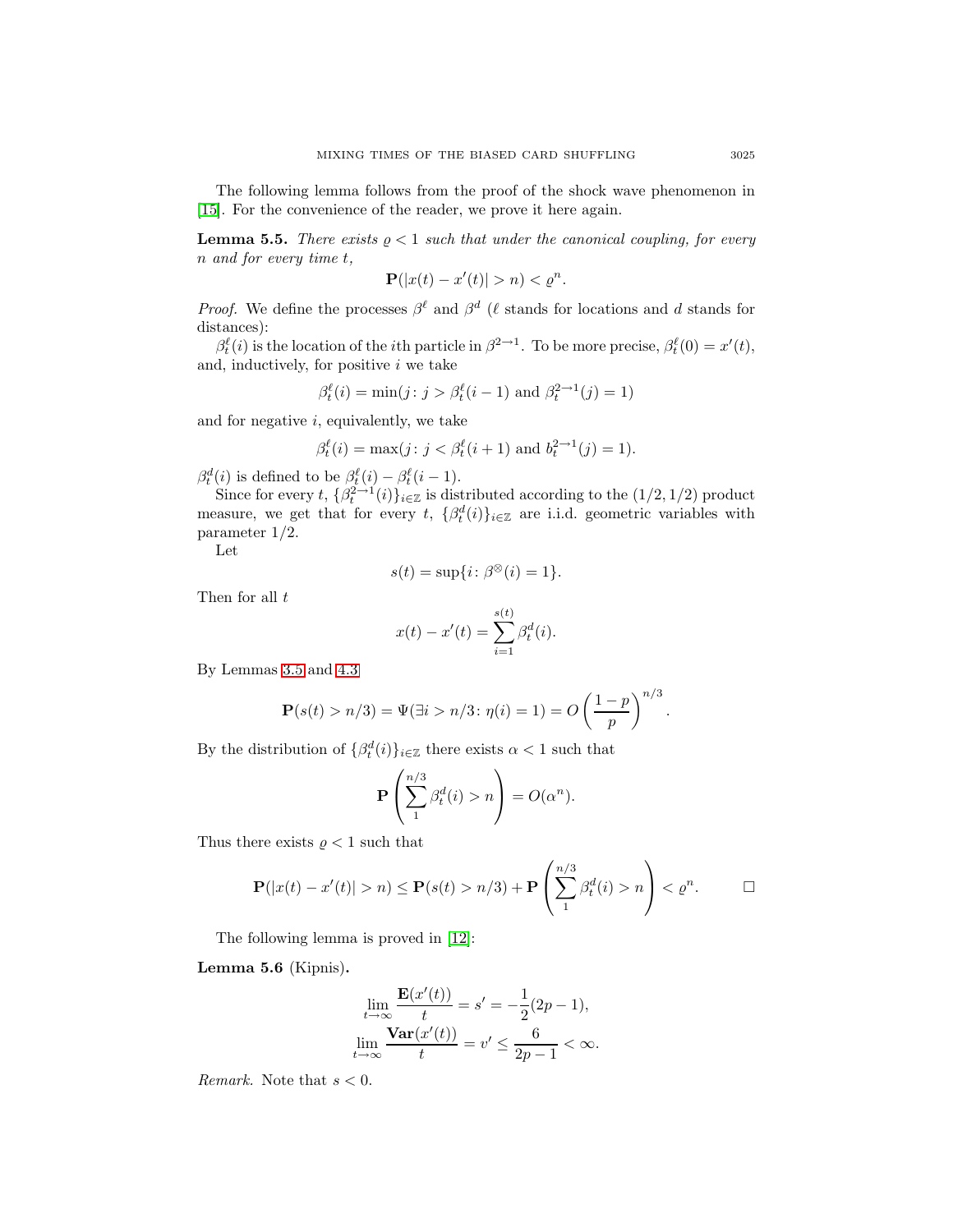<span id="page-13-4"></span>Combining Lemmas [5.6](#page-12-0) and [5.5](#page-12-1) and the fact that  $\mathbf{E}(x(t))$  and  $\mathbf{Var}(x(t))$  are continuous in  $t$ , we get

**Lemma 5.7.** *There exists*  $t_0$  *and there exist*  $s' < s < 0$  *and*  $v' < v < \infty$  *s.t. for every*  $t \geq t_0$ *,* 

$$
\frac{\mathbf{E}(x(t))}{t} < s
$$

*and*

$$
\frac{\mathbf{Var}(x(t))}{t} < v.
$$

Consider the exclusion process  $\gamma$  which has the initial distribution

(22) 
$$
\gamma_0(i) = \begin{cases} 1, & i < 0, \\ 1 - Y_i, & i \ge 0. \end{cases}
$$

One can couple a copy  $\gamma'$  of  $\gamma$  with  $\beta^{2\to 0}$  such that for all t and i

$$
\gamma_t'(i) = 1 - \beta_t^{2 \to 0}(-i).
$$

 $x(t)$  corresponds to the location of the right most particle in  $\beta_t^{2\to 0}$ , so the processes  $-x(t)$  and  $L(\gamma_t)$  have the same law.

Applying Chebychev's inequality we get the following estimate:

<span id="page-13-0"></span>**Lemma 5.8.** *For any*  $\delta > 0$  *and any*  $t > t_0$ 

$$
\mathbf{P}\left(x(t) \le \left(s + \sqrt{\frac{v}{\delta}}\right)t\right) > 1 - \delta/t
$$

*and*

$$
\mathbf{P}\left(L(\gamma_t) \geq -\left(s+\sqrt{\frac{v}{\delta}}\right)t\right) > 1-\delta/t.
$$

For any l we define  $\gamma^l$  to be the process starting at

<span id="page-13-1"></span>
$$
\gamma_0^l(i) = \begin{cases} 1, & i < -l, \\ 1 - Y_i, & i \ge -l. \end{cases}
$$

We get from Lemma [5.8](#page-13-0) that for any  $t > t_0$ ,

$$
(23)\quad \mathbf{P}\left(L(\gamma_t^l)\geq -l-\left(s+\sqrt{\frac{v}{\delta}}\right)t\right)=\mathbf{P}\left(L(\gamma_t)\geq -\left(s+\sqrt{\frac{v}{\delta}}\right)t\right)>1-\delta/t.
$$

Now we are ready to bound  $\mathbf{P}(\widetilde{A}_1^c)$ .

<span id="page-13-3"></span>**Lemma 5.9.** *For any*  $\epsilon > 0$ *, there exists a constant*  $C = C(p, \epsilon)$  *such that for all*  $N \ge t_0 + 1$ 

$$
\mathbf{P}(\widetilde{A}_1^c(C,N)) < \frac{\epsilon}{N}.
$$

*Proof.* As the canonical coupling preserves domination, if

<span id="page-13-2"></span>
$$
\gamma_0^l \succeq \sigma_0^{2 \to 0}
$$
 and  $L(\gamma_t^l) > 3N$ ,

then  $L(\sigma_t^{2\to 0}) > 3N$ . This gives us that for any l and t

(24)  $\mathbf{P}(L(\sigma_t^{2\to 0}) > 3N) \ge 1 - \mathbf{P}(\gamma_0^l \not\ge \sigma_0^{2\to 0}) - \mathbf{P}(L(\gamma_t^l) \le 3N).$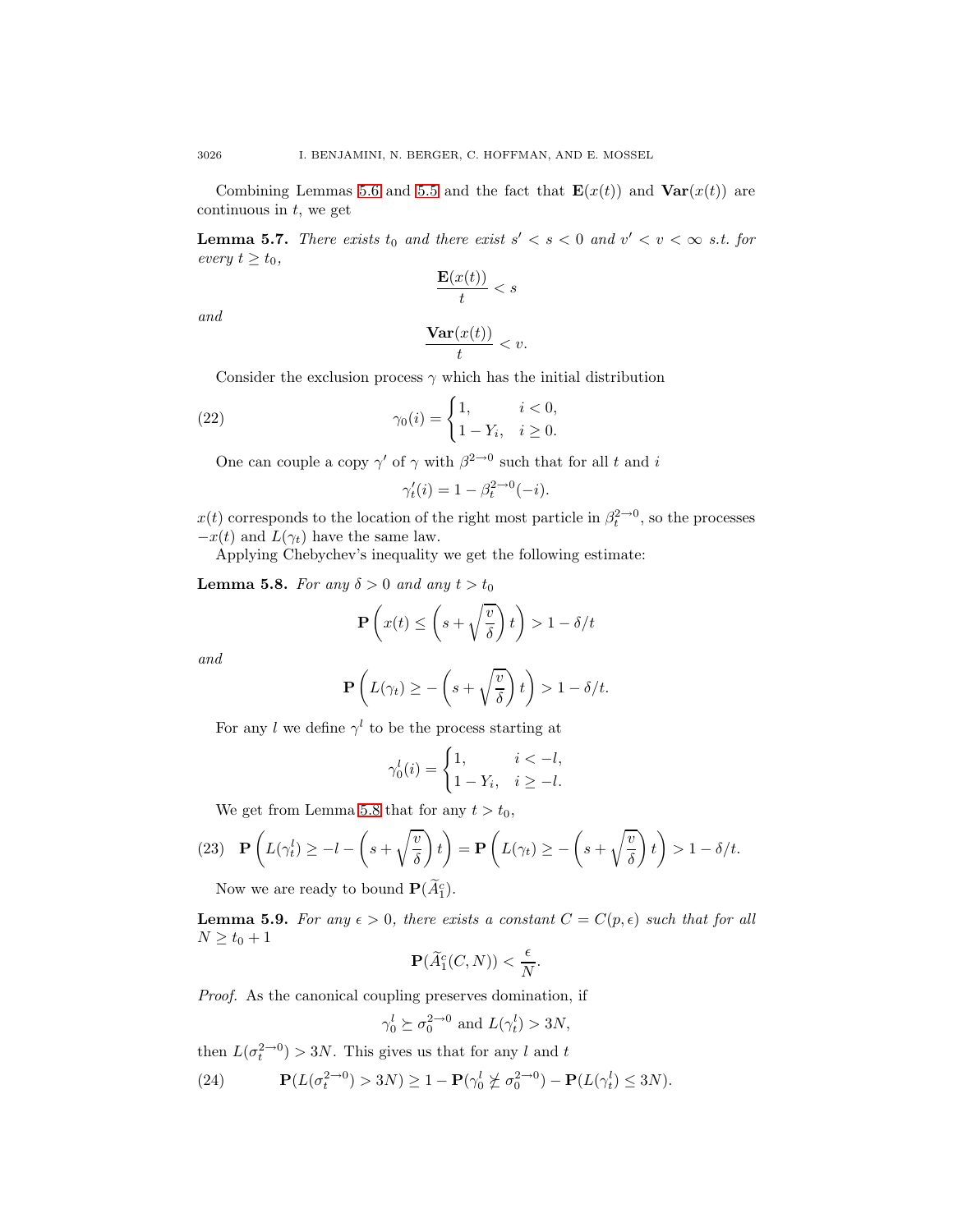Choose  $j$  such that for all  $N$ 

$$
\mathbf{P}\left(\sum_{i=1}^{jN}Y_i < N\right) < \epsilon/2N.
$$

Then the lemma follows from [\(23\)](#page-13-1) and [\(24\)](#page-13-2) with l,  $\delta$ , C and t chosen such that  $l = jN, \delta = 4v/s^2, C > \max(-2(3+j)/S, 2\delta/\epsilon, 1), \text{ and } t = CN.$ 

This is because

$$
\mathbf{P}(\gamma_0^{jN} \not\ge \sigma_0^{2\to 0}) = \mathbf{P}\left(\sum_{i=1}^{jN} Y_i < N\right) < \epsilon/2N
$$

and by Lemma [5.8](#page-13-0) and [\(23\)](#page-13-1),

$$
\mathbf{P}(L(\gamma_{CN}^{jN}) > 3N) = \mathbf{P}(L(\gamma_{CN}) > (3+j)N)
$$
  
> 
$$
\mathbf{P}(L(\gamma_{CN}) > -\frac{s}{2}CN)
$$
  
> 
$$
\mathbf{P}(L(\gamma_{CN}) > -\left(s + \sqrt{\frac{v}{\delta}}\right)CN)
$$
  
> 
$$
\delta/CN
$$
  
> 
$$
1 - \epsilon/2N.
$$

<span id="page-14-1"></span>**Lemma 5.10.** *For every*  $N > t_0 + 1$  *and*  $\epsilon > 0$ *,* 

(25) 
$$
\mathbf{P}(H(I_N) < (C+1)N) > 1 - \epsilon/N - \mathbf{P}(H(\Psi) > N).
$$

*Proof.* This follows from Lemmas [5.1,](#page-10-2) [5.2,](#page-11-0) [5.3,](#page-11-1) [5.4,](#page-11-2) and [5.9.](#page-13-3) □

In order to prove Theorem [1.9](#page-3-0) we first prove the following lemma:

# <span id="page-14-0"></span>**Lemma 5.11.**

<span id="page-14-2"></span>
$$
\mathbf{P}(H(\Psi) \ge N) = e^{-\Omega(\sqrt{N})}.
$$

*Proof.* For every N large enough, we wish to estimate the probability that  $H(\Psi) \ge$  $(C+1)N^2$ , where C is the constant from Lemma [5.10.](#page-14-1) We take N large enough so that the probability in [\(25\)](#page-14-2) is bigger than  $\frac{1}{2}$ . Such N exists by Lemma [3.4.](#page-8-1) Recall that

$$
I_N(i) = \begin{cases} 1, & i < -N, \\ 0, & i \in [-N, -1], \\ 1, & i \in [0, N-1], \\ 0, & i \ge N. \end{cases}
$$

Now, for every  $j = 0, 1, 2, ..., N$ , let  $P_j = P(H(\Psi) \ge (C+1)Ni)$ . Of course,  $P_0 = 1$ . Now, we proceed inductively. Let

$$
U_N = 1 - \mathbf{P}(\eta_t \succeq I_N).
$$

Notice that by Lemma [4.3](#page-10-1) it does not depend on  $t$ , and, by  $(13)$ ,

$$
U_N = e^{-\Omega(N)}
$$

.

For every  $t$ ,

$$
\mathbf{P}(H(\Psi) \ge t + (C+1)N|\eta_t \ge I_N) < \frac{1}{2}.
$$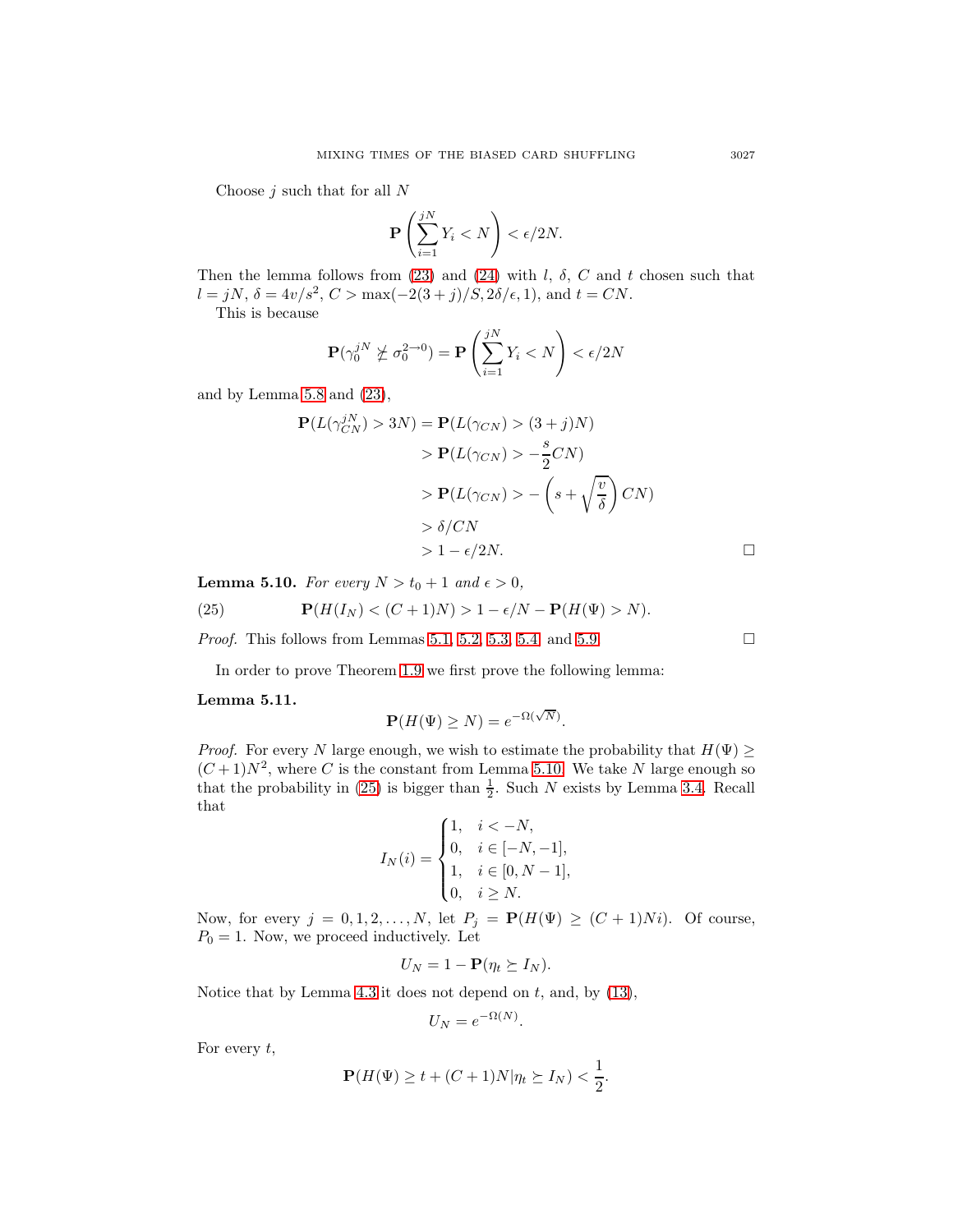Therefore,  $P_i \leq \frac{P_{i-1}}{2} + U_N$  for every  $i > 0$ . Therefore,

$$
\mathbf{P}(H(\Psi) \ge (C+1)N^2) = P_N \le 2^{-N} + \sum_{i=1}^N 2^{-i}U_N = e^{-\Omega(N)}.
$$

By monotonicity we can interpolate and get that for every  $t$ 

$$
\mathbf{P}(H(\Psi) \ge (C+1)t) = e^{-\Omega(\sqrt{t})}
$$

and thus

$$
\mathbf{P}(H(\Psi) \ge t) = e^{-\Omega(\sqrt{t})}.
$$

We can now prove our main results.

*Proof of Theorems* [1.4](#page-1-1), [1.6](#page-1-0)*, and* [1.9](#page-3-0)*.* By Lemma [5.11,](#page-14-0)  $H(\Psi) = e^{-\Omega(\sqrt{N})} = o(N^{-1})$ . Therefore, by [\(25\)](#page-14-2),

$$
\mathbf{P}(H(I_N) < (C(p, \epsilon) + 1)N) > 1 - \frac{\epsilon}{N} - O(N^{-1}).
$$

Taking  $D = C(p, \frac{\epsilon}{2}) + 1$ , Theorem [1.9](#page-3-0) is satisfied for all arbitrarily large N. Thus we can choose  $D$  so that it is true for all  $N$ . Theorems [1.4](#page-1-1) and [1.6](#page-1-0) follow by Lemma [2.6.](#page-6-4)  $\Box$ 

We conclude the paper with a brief comment about how  $D = D(p)$  depends on p. We see in Lemma [5.6](#page-12-0) that  $s = -\frac{1}{2}(2p-1)$  and  $v \le \frac{6}{2p-1}$ . For large N, in Lemma [5.7](#page-13-4) using  $\epsilon = 1/e$  we can choose

$$
C = \frac{8ve}{s^2} \le \frac{1024e}{(2p-1)^3}.
$$

For large N we can choose

$$
D = 2C \le \frac{2048e}{(2p-1)^3}.
$$

It is easy to show that D must be chosen bigger than  $1/(2p-1)$ . The discrepancy in the power of  $2p - 1$  comes from the use of Chebychev's inequality in Lemma [5.8.](#page-13-0) We believe that a more careful analysis would allow one to choose D s.t.  $D = \theta(1/(2p-1)).$ 

## **ACKNOWLEDGMENT**

We thank Persi Diaconis for important comments on a previous version of this paper. We thank Dror Weitz, Prasad Tetali, Thomas Liggett and David Aldous for many interesting discussions. Part of the work was done while Noam Berger was an intern at Microsoft Research. Christopher Hoffman was partially supported by NSF grant #0100445.

## **REFERENCES**

- 1. D. Aldous and J. A. Fill, Reversible Markov chains and random walks on graphs, book in preparation, 2002.
- <span id="page-15-0"></span>2. D. Aldous and P. Diaconis, Shuffling cards and stopping times, Amer. Math. Monthly **93** (1986), no. 5, 333–348. M[R0841111 \(88a:60021\)](http://www.ams.org/mathscinet-getitem?mr=0841111)
- <span id="page-15-1"></span>3. D. Bayer and P. Diaconis, Trailing the dovetail shuffle to its lair, Annals of Applied Probability **2** (1992), 294–313. M[R1161056 \(93d:60014\)](http://www.ams.org/mathscinet-getitem?mr=1161056)
- <span id="page-15-2"></span>4. P. Caputo and F. Martinelli, Relaxation time of anisotropic simple exclusion processes and quantum Heisenberg models, Ann. Appl. Probab. **13** (2003), 691–721. M[R1972083](http://www.ams.org/mathscinet-getitem?mr=1972083)